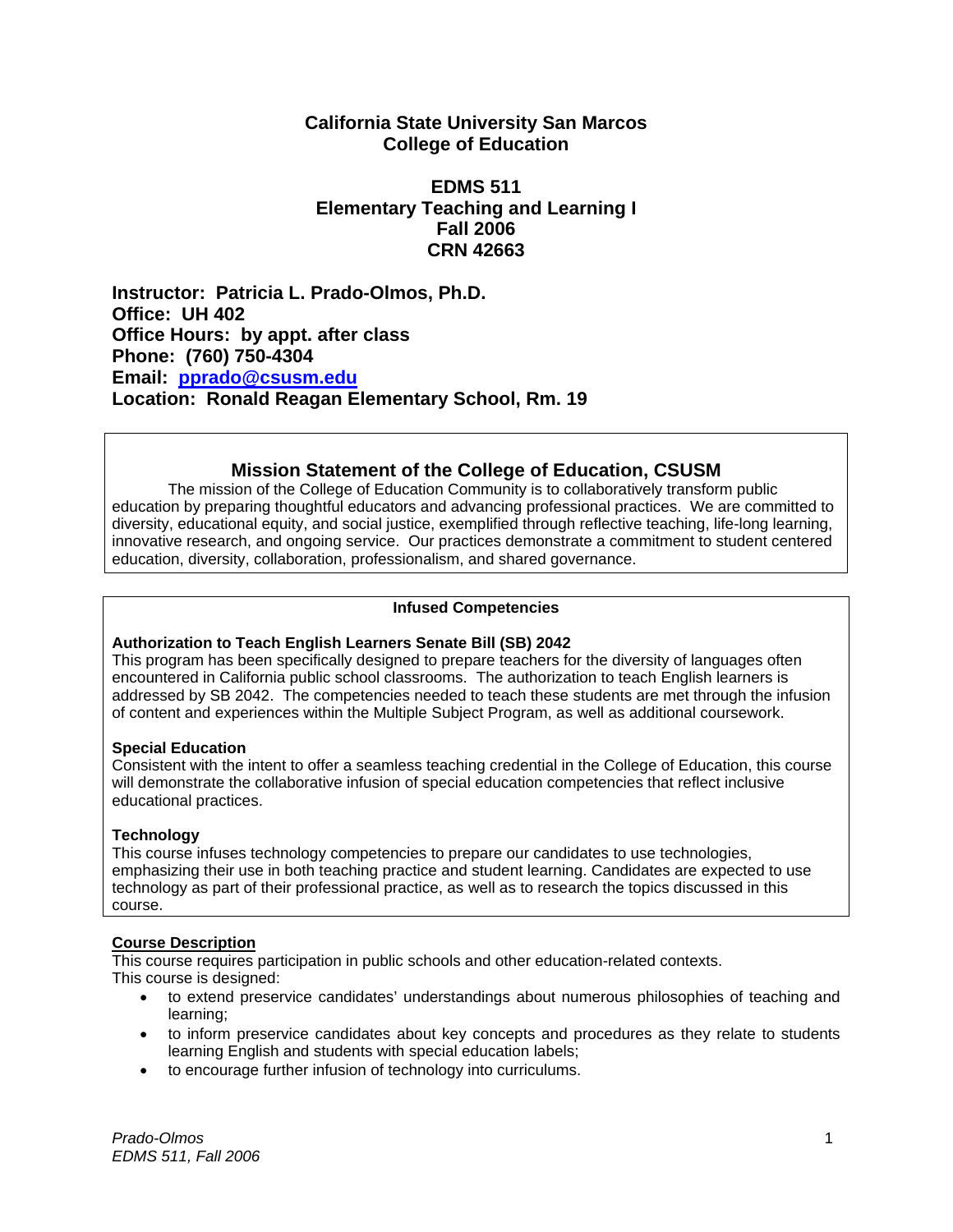# **Course Objectives**

The purposes of this course are threefold:

- to expand preservice candidates knowledge about general learning theories and experiences with a range of pedagogical practices;
- to enhance preservice candidates' awareness of the multiple perspectives and learning styles that exist in diverse classrooms and other education-related settings;
- to provide a safe environment for preservice candidates' discussion of, and experimentation with, a variety of techniques and methods of instruction.

## **Teacher Performance Expectations (TPE) Competencies**

This course is designed to help teachers seeking the Multiple Subjects Credential to develop the skills, knowledge, and attitudes necessary to assist schools and districts in implementing effective programs for students. The successful candidate will be able to merge theory and practice in order to realize a comprehensive and extensive educational program for all students. The following TPE's are primarily addressed in this course:

TPE 6d – Engaging and supporting all learners (Student Study Team Assignment) TPE 10 – Creating & managing effective instructional time (Classroom Management Assignment

### **Required Texts**

- Grant, C. & Gillette, M. (2006). *Learning to Teach Everyone's Children. Equity, Empowerment, and Education that is Multicultural*. Belmont, CA: Thomson Wadsworth.
- Tomlinson, Carol Ann. (1999). *The Differentiated Classroom: Responding to the needs of all learners*. Alexandria, VA: Association for Supervision and Curriculum Development. ISBN # 0-87120-342-1 (Available as an e-book online.)
- Turnbull, A., Turnbull, R., & Wehmeyer, M. L. (2007). *Exceptional Lives Special Education in Today's Schools*. Upper Saddle River, NJ: Pearson.
- Villa, R. and Thousand, J. (1995). *Creating an Inclusive School*. Alexandria, VA: Association for Supervision and Curriculum Development.
- Task Stream Electronic Portfolio, Must register and pay fee online prior to first class @ www.TaskStream.com (register for 1 year minimum).

#### **Accommodation for Disabilities**

Please discuss your needs with the instructor within the first week of the semester & contact Disabled Student Services, 5025A Craven Hall, (760) 750-4905 or (760) 750-4909 (TDD).

#### **Plagiarism**

All work submitted for this course should reflect students' efforts. When relying on supporting documents authored by others, cite them clearly and completely using American Psychological Association (APA) manual,  $5<sup>th</sup>$  edition. Failure to do so may result in failure of the course.

# **Grading Policy**

All students will come prepared to class; readings and homework assignments are listed on the dates on which they are due.

All required work is expected to be on time. One grade level will be deducted for each class meeting for which it is late (e.g., an "A" assignment that is submitted one class session late will be marked down to a "B"). Unless prior instructor approval is secured, assignments will not be accepted three class sessions after which they are due. Exceptions will be handled on a case-by-case basis, as determined by the instructor.

It is expected that students will proofread and edit their assignments prior to submission. Students will ensure that the text is error-free (grammar, spelling), and ideas are logically and concisely presented. The assignment's grade will be negatively affected as a result of this oversight. Each written assignment will be graded approximately 80% on content and context (detail, logic, synthesis of information, depth of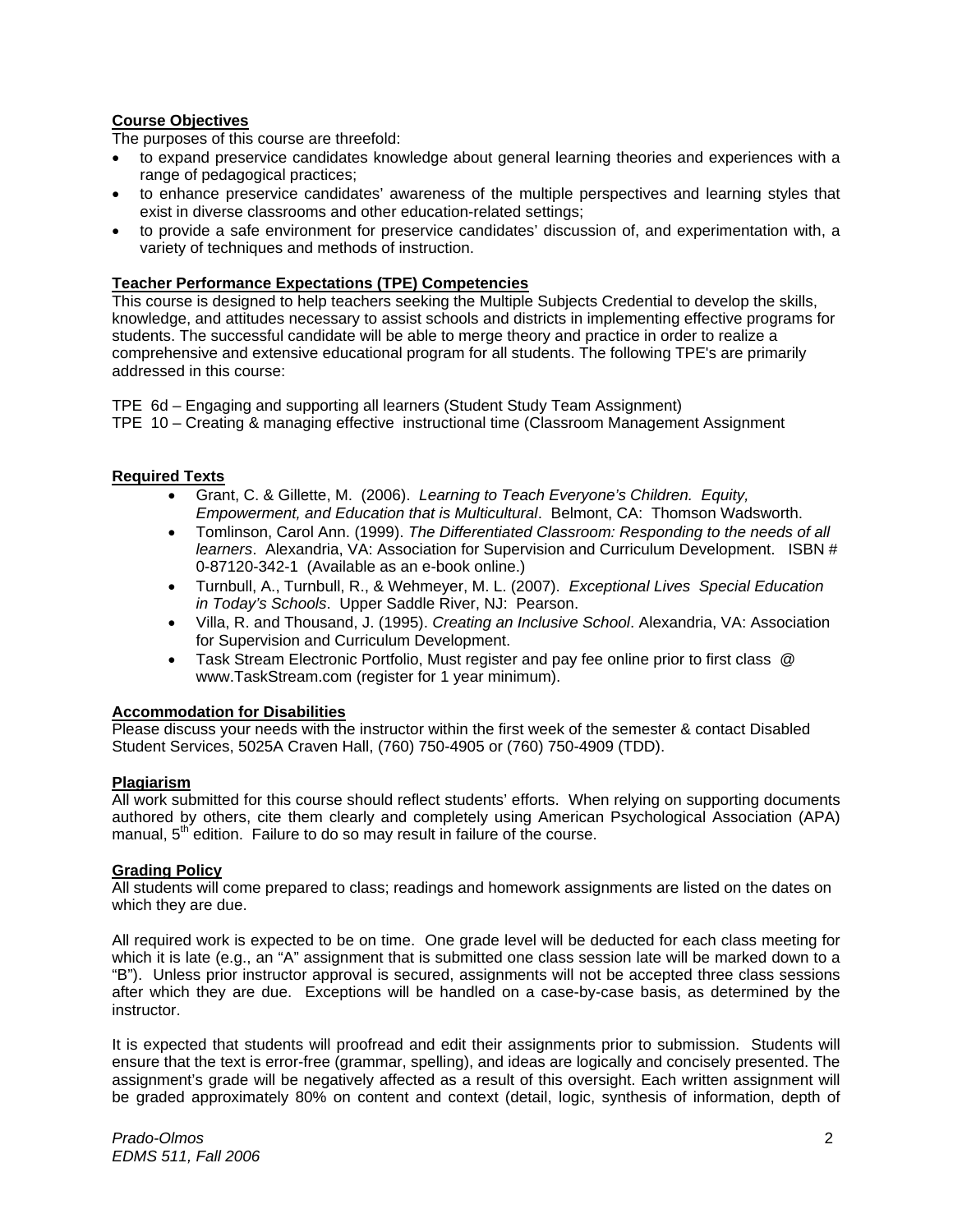analysis, etc.), and 20% on mechanics (grammar, syntax, spelling, format, uniformity of citation, etc.). All citations, where appropriate, will use American Psychological Association (APA) format. Consult American Psychological Association (APA) Manual, 5th edition for citation guidance.

Grading will also include a component of "professional demeanor." Students will conduct themselves in ways that are generally expected of those who are entering the education profession. This includes but is not limited to:

- On-time arrival to all class sessions;
- Advance preparation of readings and timely submission of assignments;
- Respectful participation in all settings (e.g., whole group, small group, in/outside of class);
- Carefully considered, culturally aware approaches to solution-finding.

**Include a copy of the assignment rubric with your work. Assignments without a rubric attached will not be evaluated.** 

| <b>Course Assignments</b>   |               |               |               |                  |  |
|-----------------------------|---------------|---------------|---------------|------------------|--|
| Observation                 |               |               | 10 points     |                  |  |
| Lesson Plan                 |               |               | 20 points     |                  |  |
| <b>Student Study Team</b>   |               |               | 20 points     |                  |  |
| <b>Classroom Management</b> |               |               | 12 Points     |                  |  |
| Electronic Portfolio        |               |               | 10 points     |                  |  |
| Peer Teaching demonstration |               |               | 10 points     |                  |  |
| Attendance/Participation    |               |               | 18 points     |                  |  |
| Total                       |               |               | 100 points    |                  |  |
| <b>Grading Scale</b>        |               |               |               |                  |  |
| $A = 93 - 100$              | $B+=86-89$    | $C+= 77-79$   |               |                  |  |
| $A = 90 - 92$               | $B = 83 - 86$ | $C = 73 - 76$ | $D = 60 - 69$ | $F=59$ or lower. |  |
|                             | $B = 80 - 82$ | $C - 70 - 72$ |               |                  |  |

**Please note assignments are due whether or not you are present in class that day.** 

#### **While this syllabus is carefully planned, it may be modified at any time in response to the needs and interests of the class.**

#### **College of Education Attendance Policy**

Due to the interactive nature of courses in the COE, and the value placed on the contributions of every student, students are expected to prepare for, attend, and participate in all classes. For extenuating circumstances contact the instructors **before** class is missed, and make arrangements to make up what was missed. At minimum, a student must attend more than 80% of class time, or s/he may not receive a passing grade for the course. If a student misses two class sessions or is late (or leaves early) for more than three sessions, the highest possible grade earned will be a "C". **Notification of absences does not allow students to assume they are automatically excused from class or making up missed class.**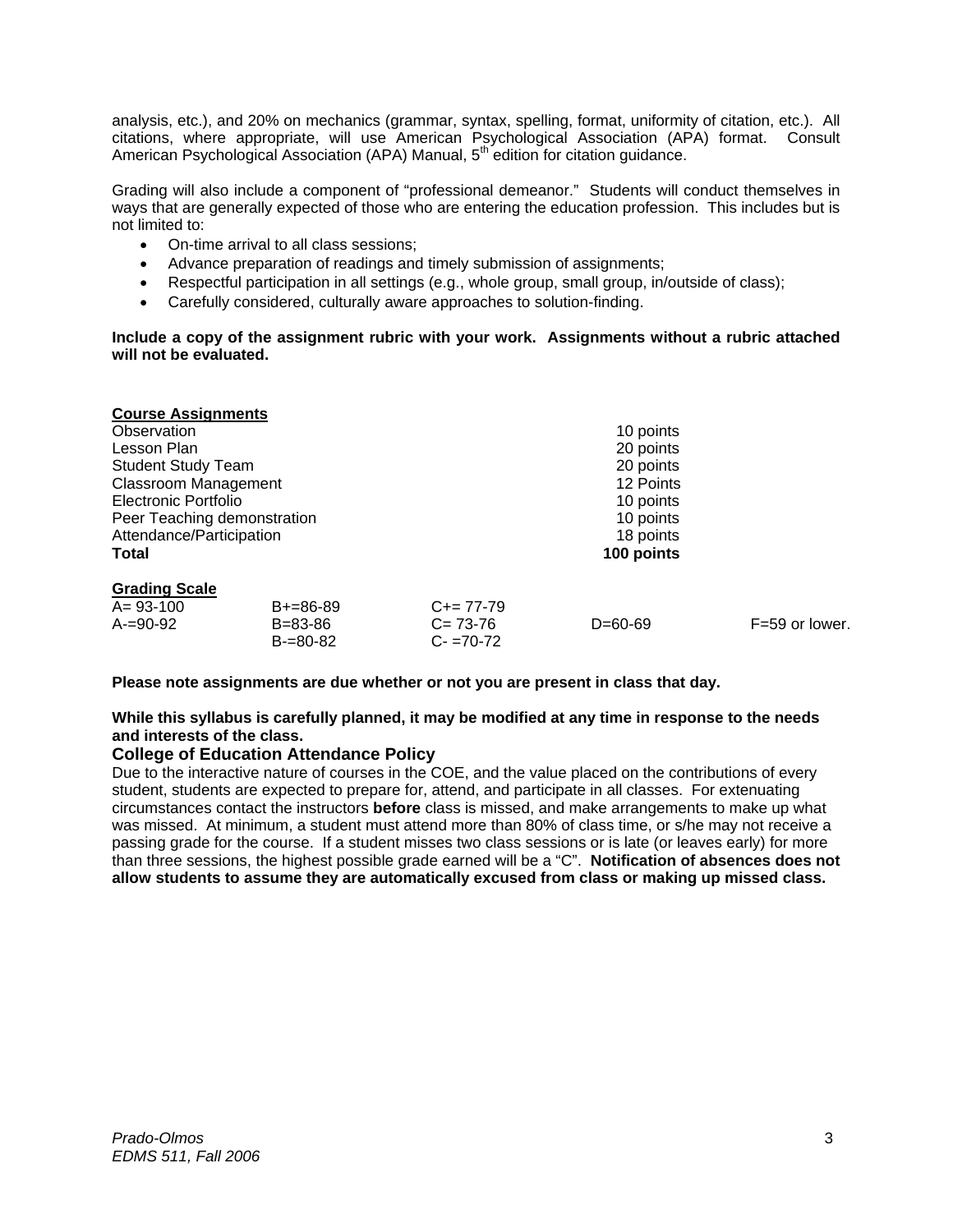# **Course Outline (Timeline Subject to Change pending "Teachable" Moments)**

| <b>Date</b>                | <b>Topic</b>                                                                                                                                                                    | <b>Reading Assignment Due</b>                                                                                                                                                                                                                                                                                                              |
|----------------------------|---------------------------------------------------------------------------------------------------------------------------------------------------------------------------------|--------------------------------------------------------------------------------------------------------------------------------------------------------------------------------------------------------------------------------------------------------------------------------------------------------------------------------------------|
| Session 1<br>8-29-06       | <b>I Introduction/Course Overview</b><br><b>Community Building</b><br><b>Mandates for Educators</b><br><b>CSTP/TPE</b>                                                          | Grant & Gillette: Chs. 1 & 2<br>Video - Kay Tolliver                                                                                                                                                                                                                                                                                       |
| Session 2<br>$9 - 5 - 06$  | <b>Student Centered Teaching &amp;</b><br>Learning<br><b>Task Stream Review</b><br>Peer Teaching                                                                                | Villa/Thousand: Chapters 1, 2, & 7<br>Tomlinson: Chs. 1, 2, 3<br>Turnbull & Turnbull: Ch. 2, pgs. 31-<br>40<br>Readings on electronic<br>reserve: Student-centered and<br>Constructivist approaches to<br><b>Instruction &amp; Assessing Student</b><br><b>Learning &amp; Access to the General</b><br><b>Education Curriculum for All</b> |
| Session 3<br>$9 - 12 - 06$ | <b>Student Centered Teaching &amp;</b><br>Learning<br>Lesson Plans: What are they? Why<br>do we write them? How do I start?<br>Peer Teaching<br><b>Observation Activity DUE</b> | Grant & Gillette: Chs. 4 & 5<br>Tomlinson: Chs. 4 & 5<br>Turnbull & Turnbull: Ch. 3                                                                                                                                                                                                                                                        |
| Session 4<br>$9 - 19 - 06$ | Introduction to SST<br>Peer Teaching                                                                                                                                            | Readings on electronic reserve:<br><b>SST Lecturette</b><br>Videos - in class                                                                                                                                                                                                                                                              |
| Session 5<br>$9 - 26 - 06$ | <b>Structures and Procedures</b><br><b>Classroom Management</b><br>Peer Teaching                                                                                                | Grant & Gillette: Ch. 3<br>Tomlinson: Chs. 7, 8 & 9                                                                                                                                                                                                                                                                                        |
| Session 6<br>10-3-06       | <b>Working with Families</b><br><b>Lesson Plan DUE</b><br><b>Workshop Session</b>                                                                                               | Grant & Gillette - Ch. 12<br>Turnbull & Turnbull - Ch. 4                                                                                                                                                                                                                                                                                   |
| Session 7<br>10-10-06      | Peer Teaching<br><b>SST Presentations</b><br><b>SST DUE</b>                                                                                                                     | <b>NO Readings</b>                                                                                                                                                                                                                                                                                                                         |
| Session 8<br>10-17-06      | <b>Classroom management DUE</b><br>Demo Lesson<br><b>Course Review</b><br><b>TaskStream</b>                                                                                     | <b>NO Readings</b>                                                                                                                                                                                                                                                                                                                         |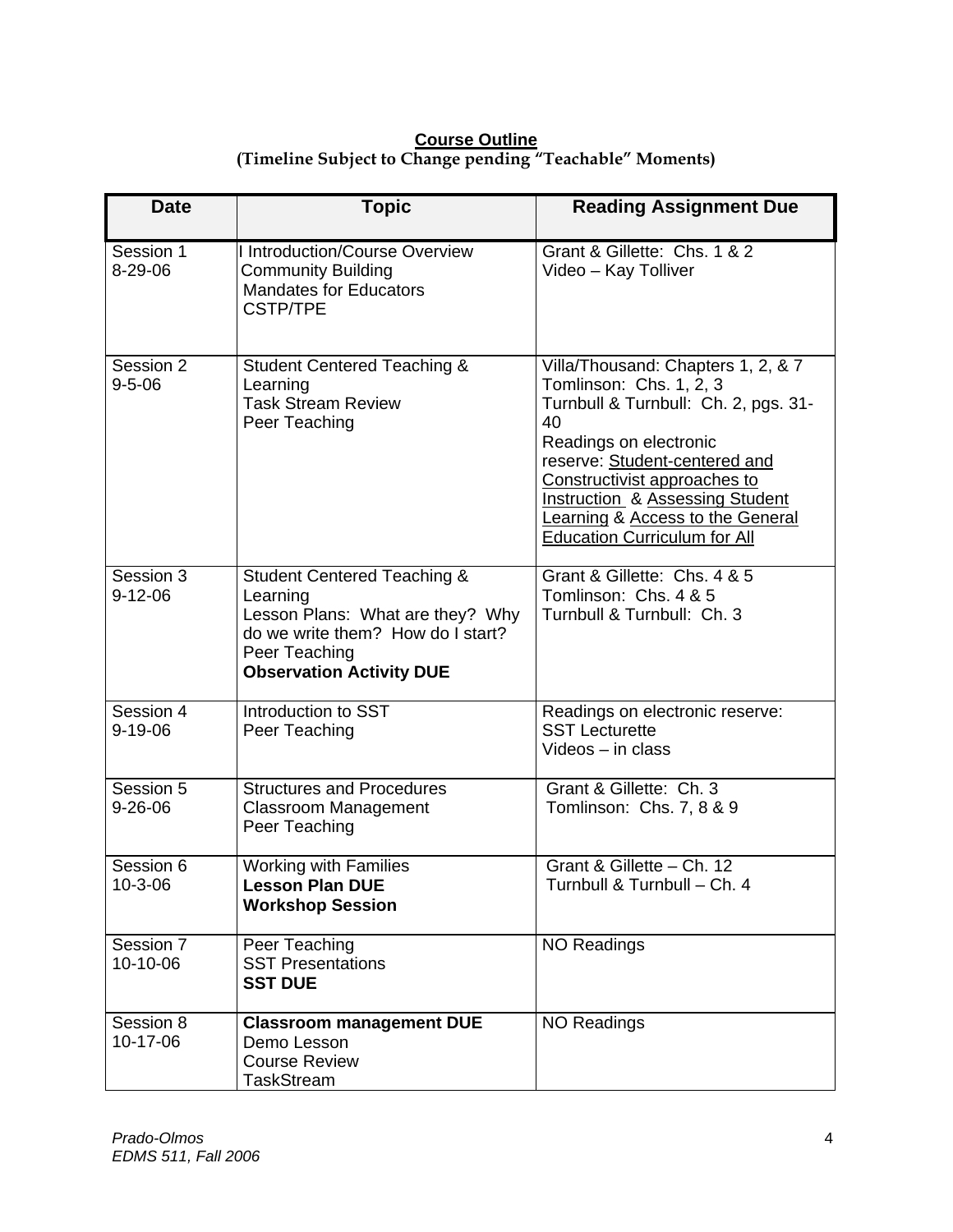# **SB 2042 – Authorization to Teach English Learners Competencies**

| PART 1: LANGUAGE STRUCTURE                        | PART <sub>2:</sub><br>METHODOLOGY OF      | <b>PART 3: CULTURE AND</b>                          |
|---------------------------------------------------|-------------------------------------------|-----------------------------------------------------|
| AND FIRST- AND SECOND-LANGUAGE                    | <b>BILINGUAL ENGLISH LANGUAGE</b>         | <b>CULTURAL DIVERSITY</b>                           |
| <b>DEVELOPMENT</b>                                | DEVELOPMENT, AND CONTENT                  |                                                     |
|                                                   | <b>INSTRUCTION</b>                        |                                                     |
| I. Language Structure and Use: Universals         | I. Theories and Methods of Bilingual      | I. The Nature of Culture                            |
| and                                               | Education                                 |                                                     |
| Differences (including the structure of           |                                           |                                                     |
| English)                                          |                                           |                                                     |
| The sound systems of language<br>A.               | A. Foundations                            | A. Definitions of culture                           |
| (phonology)                                       |                                           |                                                     |
| <b>B.</b> Word formation (morphology)             | B. Organizational models: What works      | <b>B.</b> Perceptions of culture                    |
|                                                   | for whom?                                 |                                                     |
| C. Syntax                                         | C. Instructional strategies               | C. Intragroup differences (e.g.,                    |
|                                                   |                                           | ethnicity, race, generations, and                   |
|                                                   |                                           | micro-cultures)                                     |
|                                                   | II. Theories and Methods for              |                                                     |
| D. Word meaning (semantics)                       |                                           | D. Physical geography and its<br>effects on culture |
|                                                   | <b>Instruction In and Through English</b> |                                                     |
|                                                   | Teacher delivery for both English<br>А.   |                                                     |
| E. Language in context                            | language development and<br>content       | E. Cultural congruence                              |
|                                                   | instruction                               |                                                     |
| F. Written discourse                              | B. Approaches with a focus on English     | II. Manifestations of Culture:                      |
|                                                   | language development                      | <b>Learning About Students</b>                      |
| G. Oral discourse                                 | C. Approaches with a focus on content     | A. What teachers should learn                       |
|                                                   | area instruction (specially designed      | about their students                                |
|                                                   | instruction delivered<br>academic<br>in   |                                                     |
|                                                   | English)                                  |                                                     |
| H. Nonverbal communication                        | D. Working with paraprofessionals         | <b>B.</b> How teachers can learn about              |
|                                                   |                                           | their students                                      |
| II. Theories and Factors in First- and Second-    | III. Language and Content Area            | C. How teachers can use what                        |
| <b>Language Development</b>                       | Assessment                                | they learn about their students                     |
|                                                   |                                           | (culturally-responsive                              |
|                                                   |                                           | pedagogy)                                           |
| A. Historical and current theories and models     |                                           | <b>III.</b> Cultural Contact                        |
|                                                   |                                           |                                                     |
| of language analysis that have implications for   | A. Purpose                                |                                                     |
| second-language development and pedagogy          |                                           |                                                     |
| B. Psychological factors affecting first- and     | <b>B.</b> Methods                         | A. Concepts of cultural contact                     |
| second-language development                       |                                           |                                                     |
| C. Socio-cultural factors affecting first- and    | C. State mandates                         | Stages of individual cultural                       |
| second-language development                       |                                           | contact                                             |
| D. Pedagogical factors affecting first- and       | D. Limitations of assessment              | C. The dynamics of prejudice                        |
| second-language development                       |                                           |                                                     |
| E. Political factors affecting first- and second- | E. Technical concepts                     | D.<br>Strategies for conflict                       |
| language development                              |                                           | resolution                                          |

CLAD Competencies addressed in this course:

- \*Test 2, I, A4-(Methodology of Bilingual, English Language Development and Content Instruction) The relationship between teacher expectations and student achievement.
- \*Test 2, I, C2-Classroom organization
- \*Test 2, II, A (Theories and Methods for Instruction in and Through English) Teacher delivery for both English language development, and content instruction.
- \*Test 2, II, C –Approaches with a focus on content area instruction (SDAIE)
- \*Test 2, III, A & B-C- (Language and Content Area Assessment)-Purpose, Methods and State Mandates
- \*Test 2, III, D1, D2b, D2c, 3, E-Limitations of Assessment
- \*Test 3, II, A4-(Culture and Cultural Diversity) Manifestations of Culture: Learning about Students-Learning Styles
- \*Test 3, II, B & C-How teachers can learn about their students & How teachers can use what they learn about their students (culturally responsive pedagogy)

# **\*Test 3, III, C & D- (Cultural Contact) The dynamics of prejudice and strategies for conflict resolution.**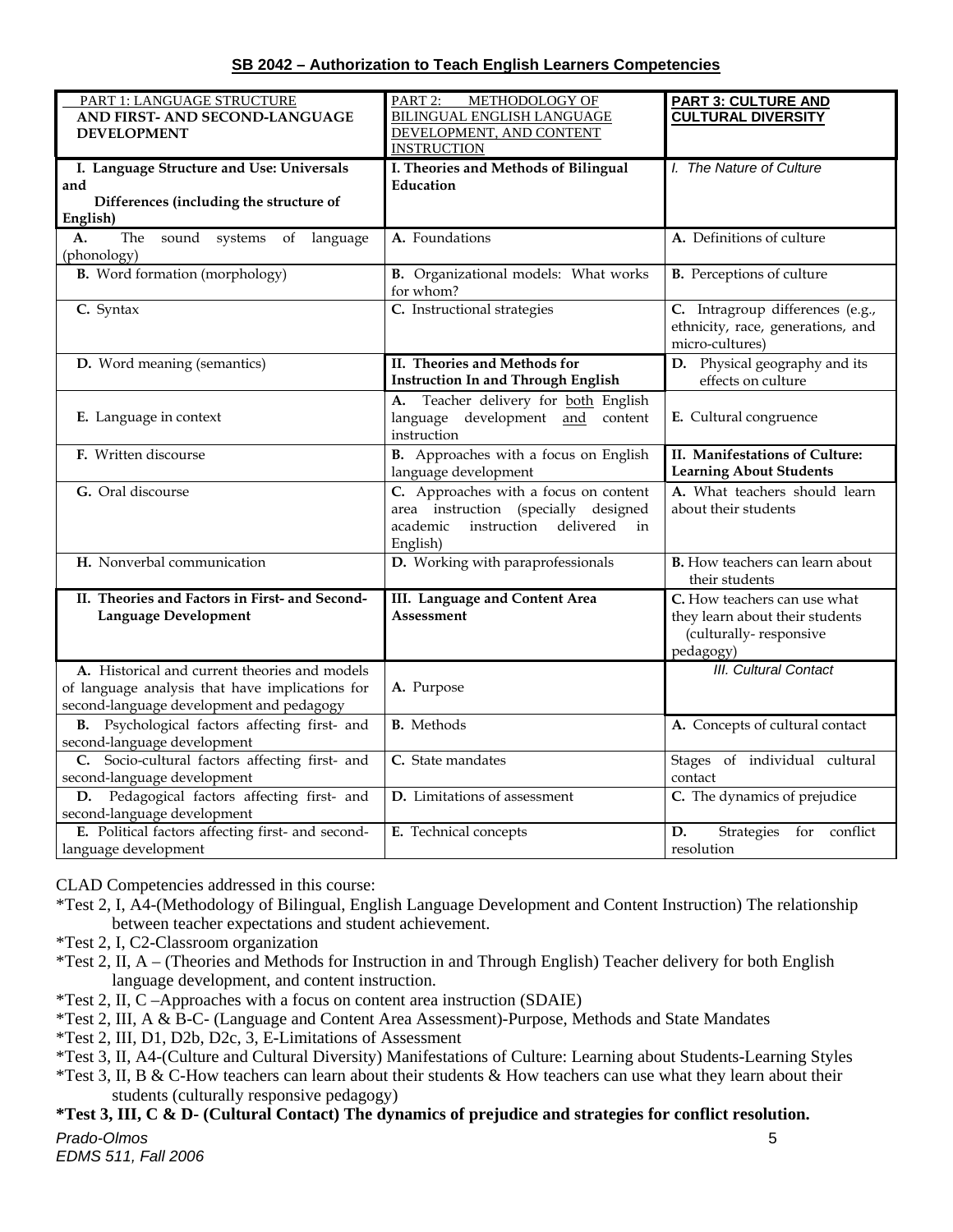# **Observation - Objective Observer 10 points**

**Learner Outcomes:** Teacher candidates will apply their knowledge of professional observation skills, including identification of major characteristics of the learning and social behaviors of typical and atypical students:

- Teacher candidates are able to differentiate between professional and unprofessional observation skills
- Teacher candidates are able to record what they observe
- Teacher candidates are able to write up their observation notes with recommendations for curriculum and instructional implications

### **Assessment:** Teacher candidates will apply their knowledge of professional observation skills and curriculum and instructional strategies

- 1) to observe a student
- 2) take objective notes on the student's behavior, and
- 3) write up a report summarizing the observation and make educational recommendations for the student.

| <b>Resources</b>   | Title and necessary information:                                                                                                                                                                                                                          |
|--------------------|-----------------------------------------------------------------------------------------------------------------------------------------------------------------------------------------------------------------------------------------------------------|
| Textbook/chapters  |                                                                                                                                                                                                                                                           |
| Internet Resources | Tomlinson, Carol Ann. (1999). The Differentiated Classroom: Responding to the<br>needs of all learners. Alexandria, VA: Association for Supervision and Curriculum<br>Development. ISBN # 0-87120-342-1 (Available free through CSUSM ebooks<br>library.) |

# **Task Guidelines**

- 1. Identify a K-12 student to observe.
	- a. DO NOT observe a student in your own class, or a child whom you already know. Being objective is critical to good observation.
	- b. Chose a child that represents a difference, student learning English, student that is an accelerated learner, student that has a special education label under IDEA or ADA, student that is shy…)
- 2. Please observe the student for 30-60 minutes.
- 3. It is NOT REQUIRED to see the student's records. These are confidential and you may not have access. If you are able to read the child's record you may include that in your report.
- 4. Remember to keep all information about your student confidential. Use pseudonyms (false names) for the child, the child's teacher and the school.
- 5. Write Student Data: Part I of Report.

(This part of the report is only a documentation of what you see and hear. DO NOT include any opinions.)

# **Background Information**

- Student's Pseudonym
- Your name
- Chronological Age of Student
- Student's Grade
- Pre-school and K-12 school history if available
- Health issues (allergies, diagnosed ADHD, glasses…)
- Family information, whom does the child live with and who else is part of the student's family (divorced parents, raised by grandmother, siblings, foster family…)
- Special service student receives (IEP, SST, ESL, referred for testing)
- Attendance and tardiness concerns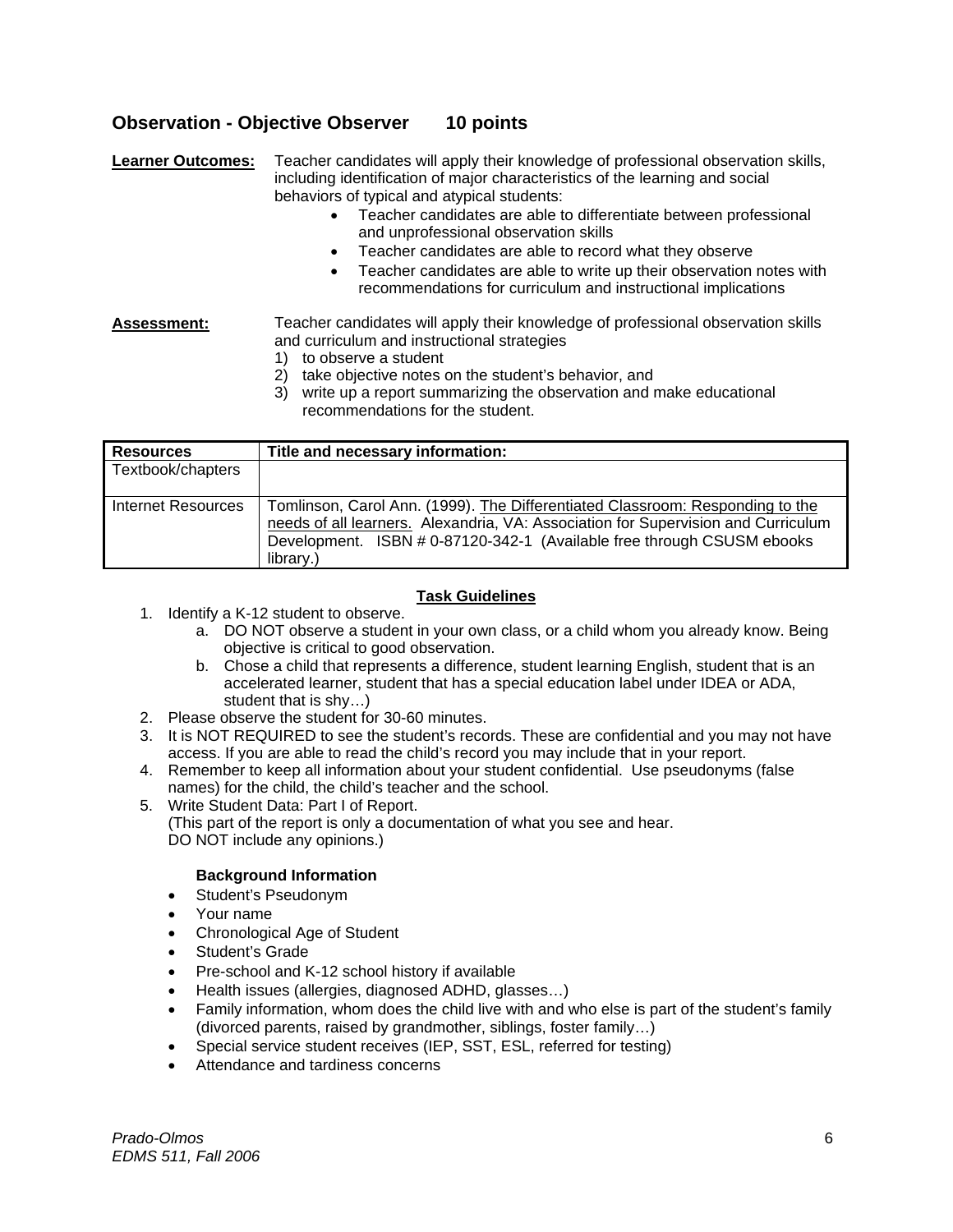# **Placement**

- What program is student receiving students from
- Where is student receiving those services?
- What portion of the day is the student in general education?
- What portion is student in other placements?
- How have the students unique needs and services impacted their success/progress in school?
- Describe the setting in which you observed the student in detail
	- o What does the room look like?
	- o Where is the student in the room?
	- o Who are the educators in the room?
	- o What proximity do the educators have with the student?
	- o What students are near the student you are observing?

# **Performance**

- Describe how the student's body language
- Describe the student's facial expressions
- Describe the student's actions/activities
- Describe the student's verbal and nonverbal interactions with peers and adults
- What does the student do to show their learning?
- Describe verbal and nonverbal interactions adults have with student
- Describe verbal and nonverbal interactions peers have with student
- 6. Write Observation Summary & Recommendations: Part II of Report (This is the only place you can share your opinions.)

#### **Summary**

- Describe the students areas of strength
- Describe the students areas of need
- Use data from observation to support your assessment

#### **Recommendations**

- What are your recommendations for adaptations?
	- o Content
	- o Process
	- o Product
- What are your recommendations for behavior management (seating arrangement, contract, management strategies…) to help this student succeed?
- What does the student need to succeed?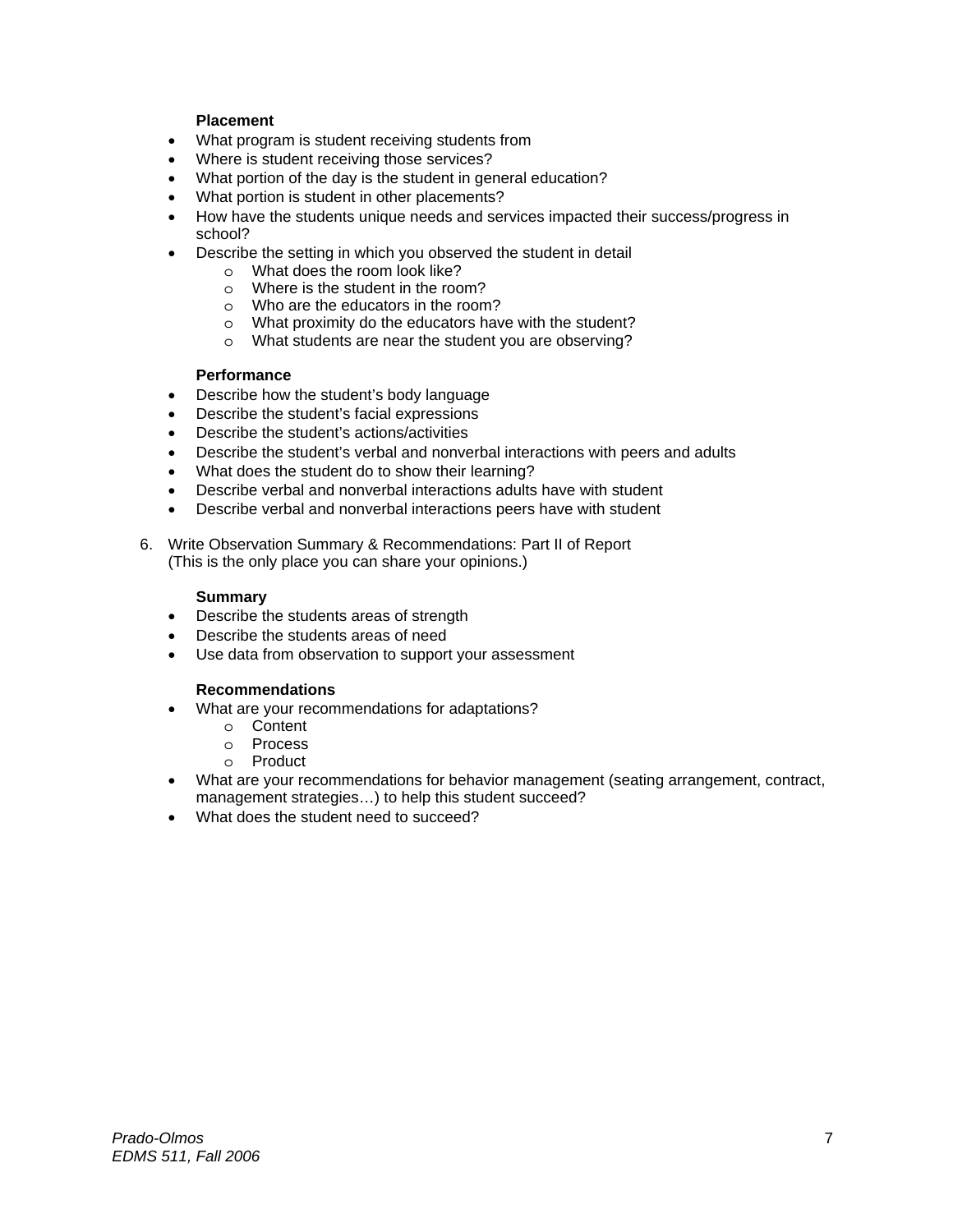# **Student Observation Rubric**

|                            | Beginning to Meet | Approaching       | Meets              | Total  |
|----------------------------|-------------------|-------------------|--------------------|--------|
| Elements                   | Expectations      | Expectations      | Expectations       | Points |
|                            | 0.5 points        | 1 point           | 2 points           |        |
| Student Background         | Less than 100%    | 100% of           | Cover all areas    |        |
| Information                | of areas are      | information       | with rich detail   |        |
|                            | covered           | covered but not   |                    |        |
|                            |                   | covered in detail |                    |        |
| <b>Student Placement</b>   | Less than 100%    | $100\%$ of        | Cover all areas    |        |
|                            | of areas are      | information       | with rich detail   |        |
|                            | covered           | covered but not   |                    |        |
|                            |                   | covered in detail |                    |        |
| <b>Student Performance</b> | Less than 100%    | 100% of           | Cover all areas    |        |
|                            | of areas are      | information       | with rich detail   |        |
|                            | covered           | covered but not   |                    |        |
|                            |                   | covered in detail |                    |        |
| <b>Observation Summary</b> | Most areas are    | All areas are     | All areas are      |        |
|                            | covered           | covered           | covered and data   |        |
|                            |                   |                   | is used to support |        |
|                            |                   |                   | summary            |        |
| Educational                | General           | General           | Specific           |        |
| Recommendations            | recommendations   | recommendations   | recommendations    |        |
|                            | are provided for  | are provided for  | are provided for   |        |
|                            | most areas.       | all areas         | all 3 areas.       |        |
|                            |                   |                   |                    |        |
| <b>Total Points</b>        |                   |                   |                    | /10    |
|                            |                   |                   |                    |        |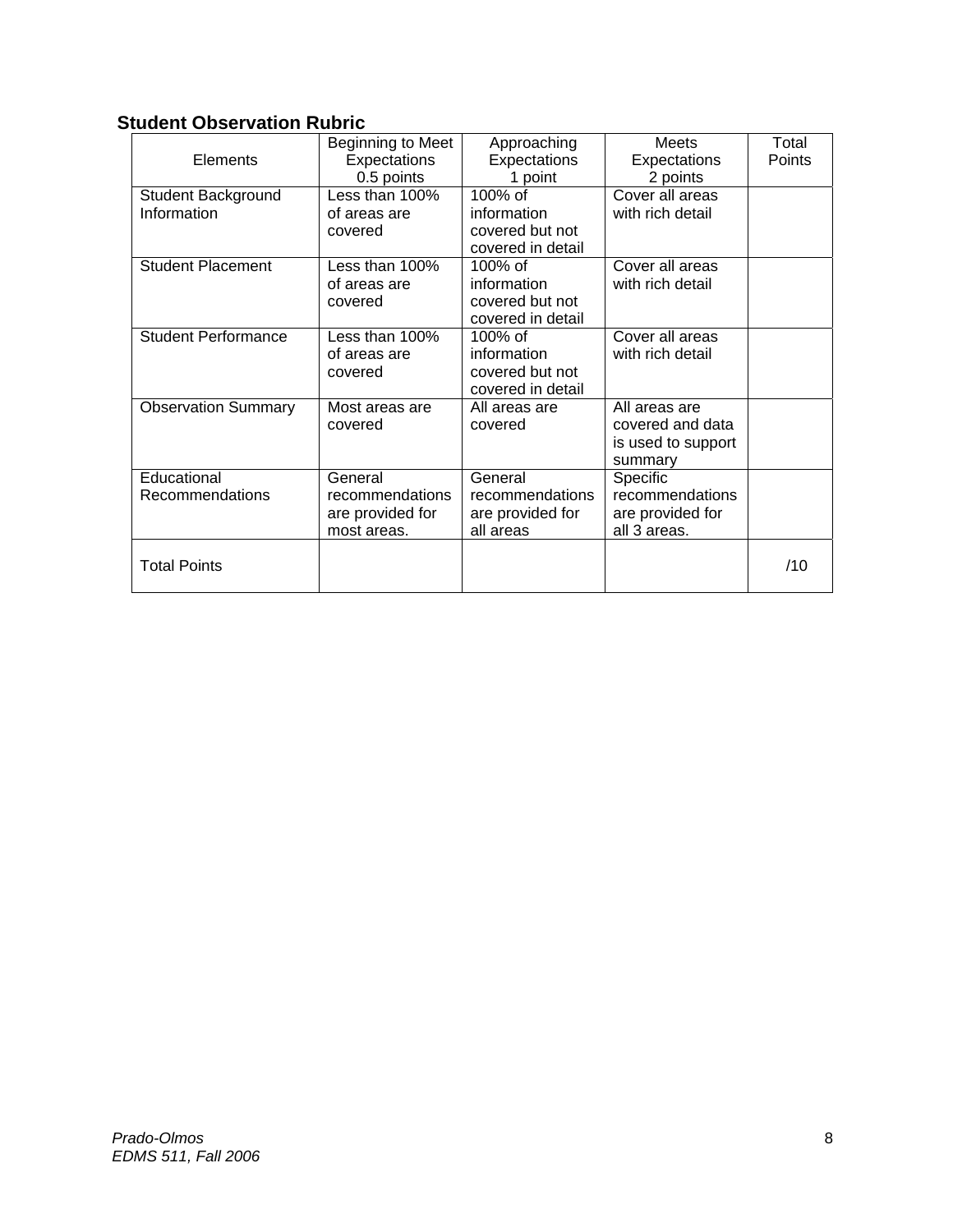# **Differentiated Lesson Plan 20 points** 20 points

**Learner Objectives:** Teacher candidates will be able to design a lesson that differentiates content, process and product to maximize learning for students with diverse needs.

**Assessment:** Teacher candidates will write a lesson plan that differentiates content, process, and product for students learning English, students that are accelerated learners, and students with special needs.

**Preparation:** Before beginning assignment teacher candidates read the following resources and demonstrate the ability to complete the prerequisite skills.

| <b>Resources</b>  | Title and necessary information:                                                                                                                                                                                                                          |
|-------------------|-----------------------------------------------------------------------------------------------------------------------------------------------------------------------------------------------------------------------------------------------------------|
| Textbook/chapters | Readings on electronic reserve:                                                                                                                                                                                                                           |
|                   | Student-centered and Constructivist approaches to Instruction &                                                                                                                                                                                           |
|                   | Assessing Student Learning & Access to the General Education Curriculum for All                                                                                                                                                                           |
|                   | Villa, Richard, & Thousand, Jacquelyn. (1995). Creating an inclusive school.<br>Alexandria, VA: ASCD. Chapters To Be Assigned                                                                                                                             |
|                   |                                                                                                                                                                                                                                                           |
| Internet Site(s)  | Tomlinson, Carol Ann. (1999). The Differentiated Classroom: Responding to the<br>needs of all learners. Alexandria, VA: Association for Supervision and Curriculum<br>Development. ISBN # 0-87120-342-1 (Available free through CSUSM ebooks<br>library.) |
|                   | ELD Standards - http://www.cde.ca.gov/re/pn/fd/documents/englangdev-stnd.pdf                                                                                                                                                                              |
|                   | <b>COE Lesson Format form CSUSM website</b>                                                                                                                                                                                                               |

#### **Prerequisite skills:**

- Teacher candidates are able to write a lesson plan using the COE lesson format.
- Teacher candidates are able to differentiate curriculum and instruction based on content, process, and product as define by Carol Ann Tomlinson (1999).
- Teacher candidates are able to use information about students' readiness range (skills, reading, thinking & information), learning profiles, interests, talents, and culture to differentiate curriculum and instruction (Tomlinson, 1999).
- Teacher candidates are able to identify strategies to meet the needs o
	- o Students learning English (including differentiation for Beginning, Intermediate, and Advanced levels)
	- o Student that are accelerated learners as referred to by Piergangelo & Giuliani (2001)
	- o Students that need special education support under IDEA &/or ADA as referred to by Choate (2000), Piergangelo & Giuliani (2001), and Villa & Thousand (1995)

# **Task Guidelines**

- 1. Design a lesson plan using COE lesson format.
- 2. Describe what you know about the learners and their context in detail. When describing students that are learning English and their levels of language acquisition, students that are accelerated learners, and students that need special education supports under IDEA &/or ADA include, readiness range (skills, reading, thinking & information), learning profiles, interests, talents, and culture for all students.
- 3. Design a differentiated lesson plan. Consider the lesson you are revising, what content, process and products does the lesson incorporate? How could you revise the lesson to differentiate the content, process, or product for your students learning English, for your accelerated learners and your students with special needs? Address their individual needs based on their readiness (skills, reading, thinking & information), learning profile, interests, talents, and culture.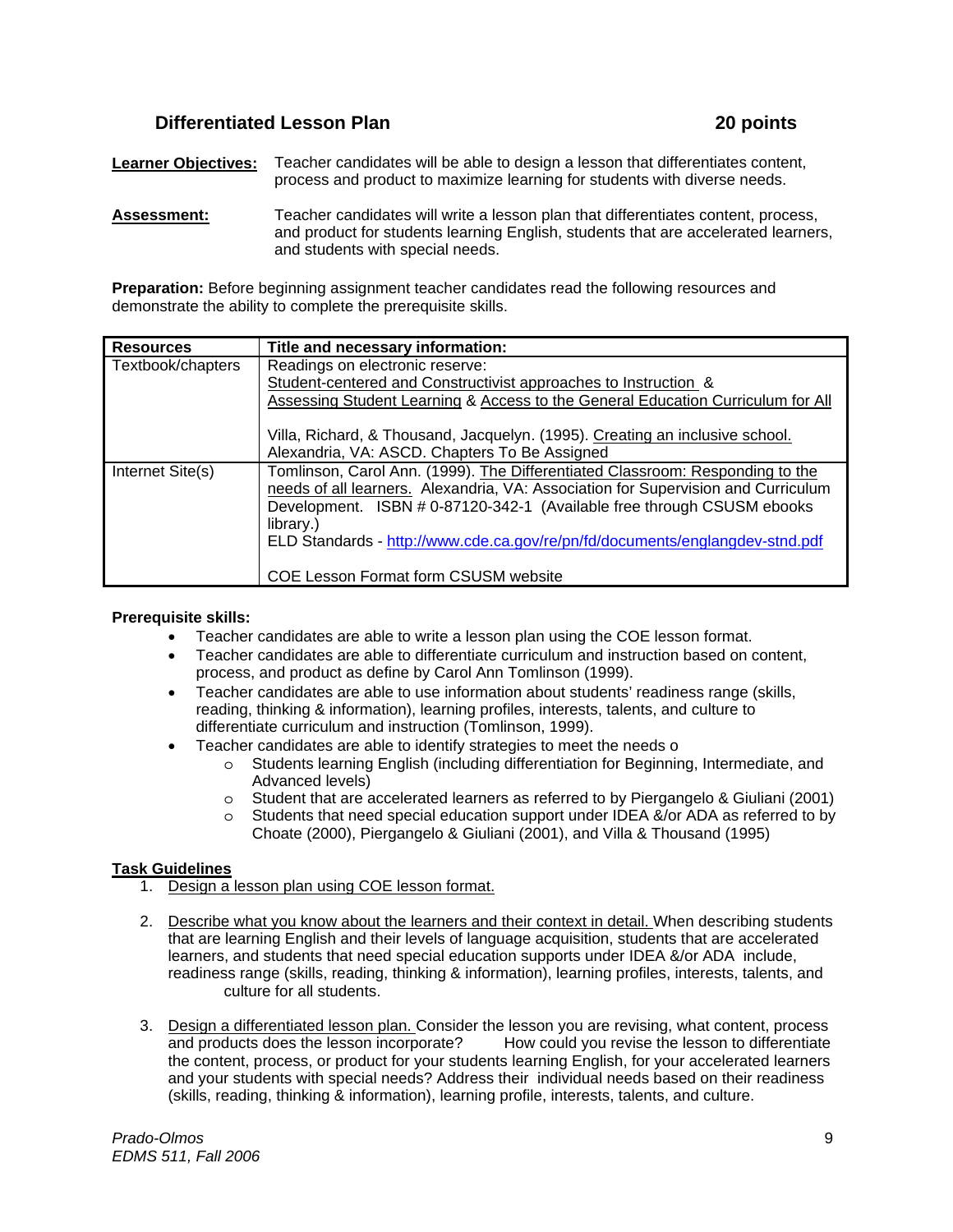4. Plan Implementation. Accommodations need to be provided with dignity. All students need to feel comfortable and supported to maximize learning. What will you do to create an environment so the whole community values differentiation?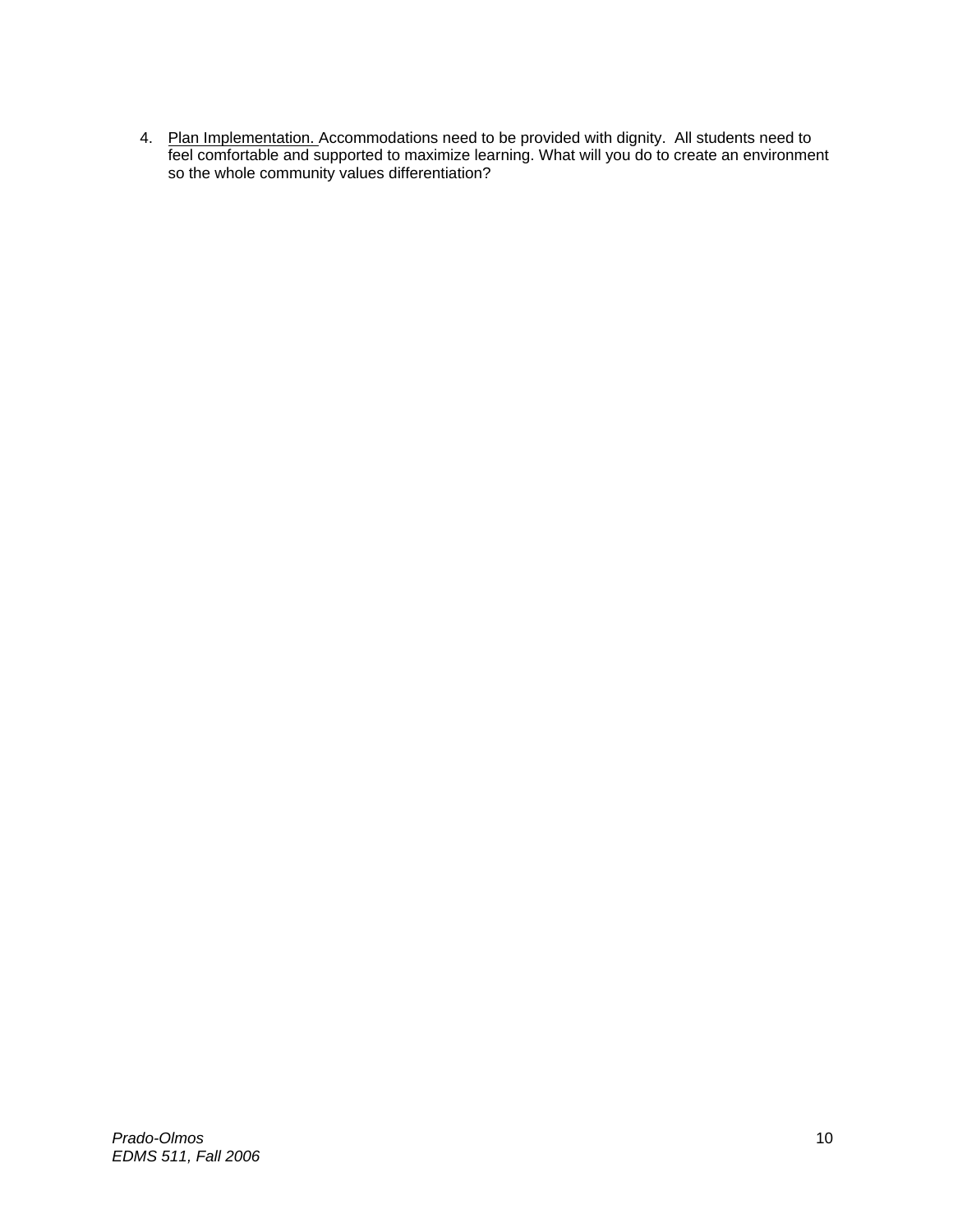# **Differentiated Lesson Plan Rubric**

| Elements                          | Beginning to<br>Meet<br>Expectations<br>1 point                                                                                                                           | Approaching<br>Expectations<br>3 points                                                                                                                                                | MeetsExpectations<br>5 points                                                                                                                                               | Total<br>Points |
|-----------------------------------|---------------------------------------------------------------------------------------------------------------------------------------------------------------------------|----------------------------------------------------------------------------------------------------------------------------------------------------------------------------------------|-----------------------------------------------------------------------------------------------------------------------------------------------------------------------------|-----------------|
| <b>Facts About Learners</b>       | Identify number<br>of students that<br>are learning<br>English, students<br>that are<br>accelerated, and<br>students with<br>special ed. labels<br>under IDEA &/or<br>ADA | & describe each<br>students'<br>readiness range<br>(skills, reading,<br>thinking &<br>information),<br>learning profiles,<br>interests, talents,<br>and culture                        | & identify the<br>students<br>educational<br>implications based<br>on their label and<br>their readiness<br>range, learning<br>profiles, interests,<br>talents, and culture |                 |
| Differentiation plan              | Insufficient and<br>minimally<br>appropriate<br>modifications are<br>unclearly linked<br>to student needs<br>in a disorganized<br>instructional plan                      | Some appropriate<br>modification<br>loosely linked to<br>student needs in<br>an organized<br>instructional plan                                                                        | Sufficient and<br>appropriate<br>modifications are<br>directly linked to<br>student needs in a<br>seamless and well-<br>organized<br>instructional plan                     |                 |
| Differentiation<br>Implementation | <b>Differentiations</b><br>provided for<br>some students,<br>but not all                                                                                                  | Differentiation is<br>used in a way<br>that highlights<br>students'<br>differences and<br>does not support<br>students to feel<br>important and<br>valuable<br>members of<br>community | <b>Differentiation</b><br>strategies are<br>seamless and in<br>place for all<br>students, so that<br>students feel<br>important and<br>valuable members<br>of the community |                 |
| <b>Assessment Plan</b>            | Assessment tools<br>are inappropriate<br>and not linked to<br>instructional<br>objective                                                                                  | Assessment tools<br>and criteria are<br>appropriate but<br>loosely linked to<br>instructional<br>objectives                                                                            | Assessment tools<br>and criteria are<br>appropriate and<br>clearly linked to<br>instructional<br>objectives                                                                 |                 |
| <b>Total Points</b>               |                                                                                                                                                                           |                                                                                                                                                                                        |                                                                                                                                                                             | /20             |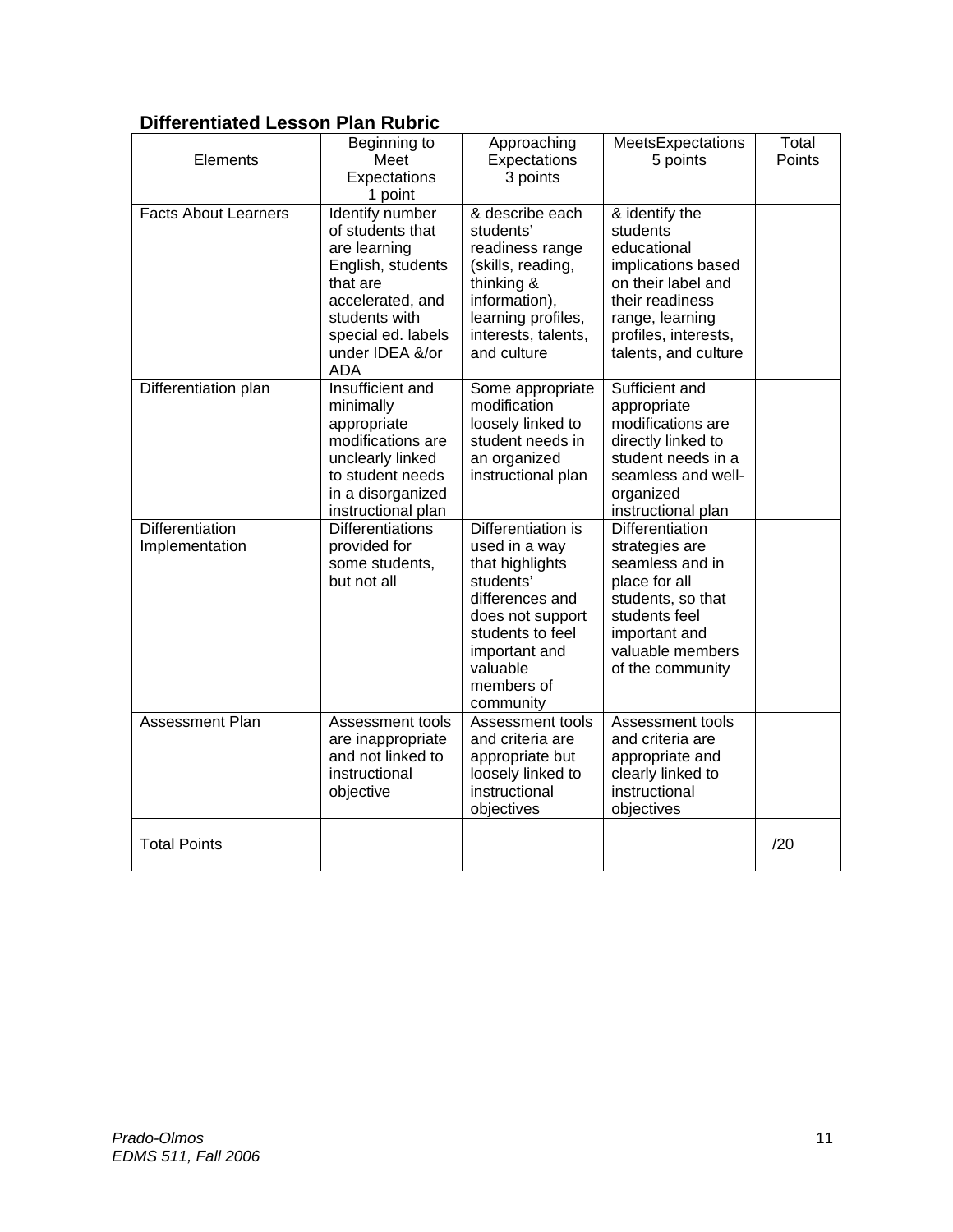# **Student Study Team (SST) Process 20 points**

**Learner Objectives:** Knowledge and skill in conducting and participating in the Student Study Team general education pre-referral process

**Assessment:** Teacher candidates apply their knowledge of the SST processes for avoiding special education referral by participating in a simulation of an SST meeting regarding a child with a selected classroom challenge.

> Teacher candidates create an annotated bibliography of articles and Web sites that provide information about the student's challenge and strategies for supporting the student to be successful in the class

| Resource(s):                   | Title and necessary information:                                                                                                                          |
|--------------------------------|-----------------------------------------------------------------------------------------------------------------------------------------------------------|
| Textbook/pages                 | Turnbull, et al - Chapter 2                                                                                                                               |
| Supplemental Print<br>Material | SST Lecturette by Jacqueline Thousand, Professor, CSUSM, College of Education                                                                             |
| Video/segment                  | Video Segment # 1 "Promoting Success for All Students" The Inclusion Series<br>(1998) Weland Prods/KCET and Allyn & Bacon. (ISBN 0-205-29111-2)           |
|                                | Video Segment # 3 "Working Together - The Collaborative Process" The Inclusion<br>Series (1998) Weland Prods/KCET and Allyn & Bacon. (ISBN 0-205-29111-2) |

# **TASK AND GUIDELINES**

# **Context**

The Student Study Team (SST) process is a general education function and general education teacher responsibility. It is a state-mandated prevention and intervention process and structure that must exist at every California school. The SST process is designed to address students' learning needs PRIOR to even thinking about referral for special education assessment. Some disabilities are more obvious and present themselves prior to school entry. Other high incident disabilities such as learning disabilities (e.g., language, mathematics, written expression) often develop in response to academic demands. Further, there are a great many children without disabilities who struggle in school because English is not their first language or because the instructional approaches used by their teachers do not match their learning styles (i.e., preferred areas of Multiple Intelligences). Most students respond positively when their classroom teachers seeks ideas and support from professional peers through the SST process.

# **Objectives**

The objectives of having you participate in a mock SST meeting are to give you the opportunity to:

- demonstrate effective use of the SST model
- demonstrate the various roles of the SST members
- examine support options for students based upon their unique individual characteristics
- demonstrate the use of prereferral strategies as the preferred response (over formal special education referral) to resolve problems
- clarify the initial procedures involved in identifying students for special education support

#### **Preparation**

- Read the SST Lecturette and Chapter 16 of Choate.
- Visit a Web site that you find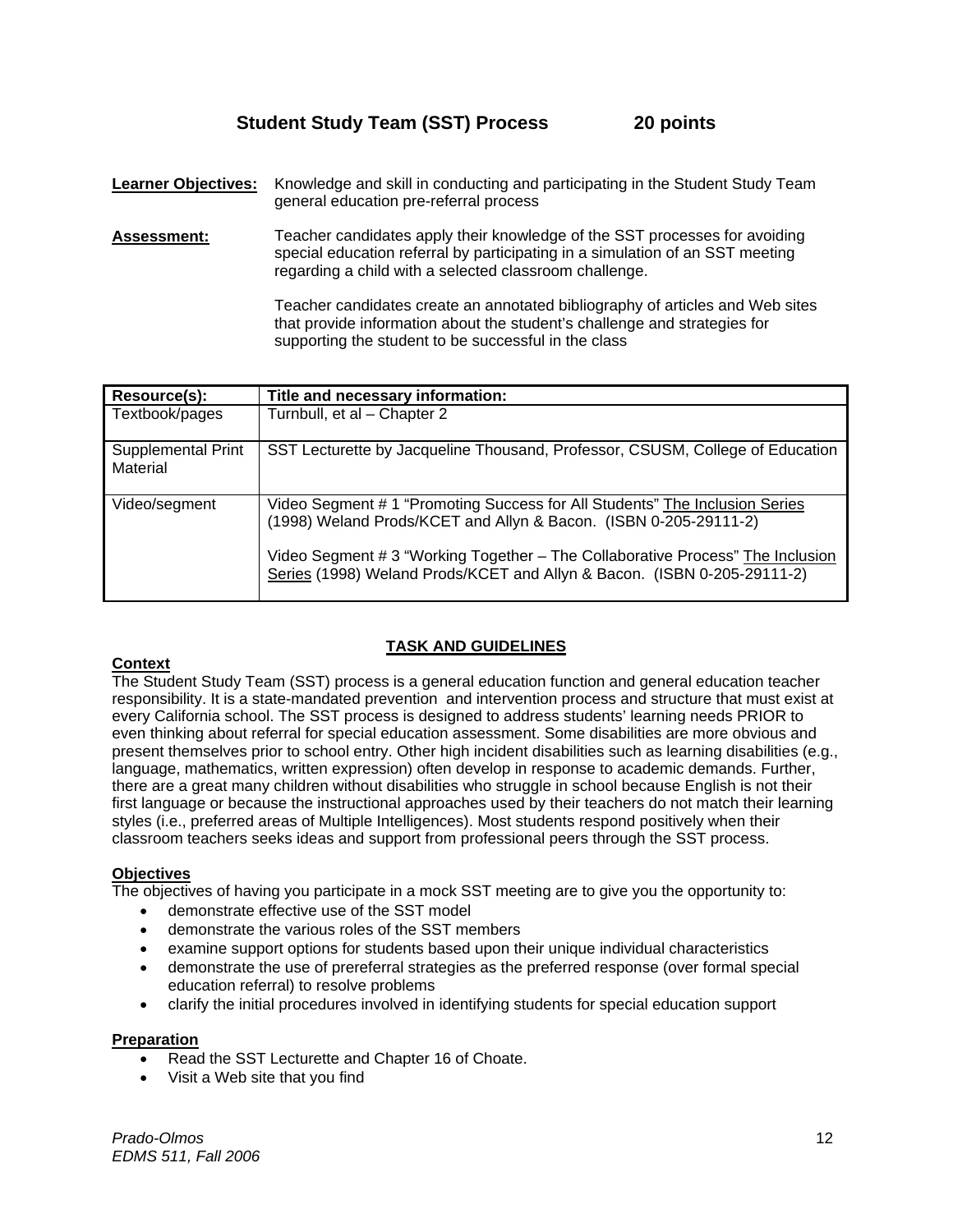• Watch the video segments #1 and #3 of the Inclusion Series that models the SST process and the elements of effective collaborative teaming.

#### **Assignment Description**

Each class member will be assigned to an SST team of 5 members. Each member of the group will fulfill one of the following roles and the corresponding assigned tasks. Each member will participate in a SST roleplay. Each student will write up a reflection on their group experience.

**Roles Tasks**

PREVIOUS TEACHER DATA SHEET/SUMMARY SHEET PARENT PARENT DATA SHEET/SUMMARY SHEET CURRENT TEACHER DATA SHEET/SUMMARY SHEET RESOURCE SPECIALIST **EXECUTE:** DATA SHEET/SUMMARY SHEET ADMINISTRATOR DATA SHEET/SUMMARY SHEET

# **The Tasks:**

- Complete a data sheet of observed characteristics of the student's behavior and learning or behavioral challenges, how the child's characteristics affect school performance, and possible strategies for supporting the student.
- Complete the SST Summary Sheet with each column filled out in items that will be covered in the of SST role play
- Answer guiding questions provided
- On your own, find two annotated bibliographies per team member of articles and/or web sites that provide information about the challenging student characteristic and strategies for supporting the student. Each annotation is to include a starting paragraph the briefly summarizes the article. A second paragraph will summarize your reaction (e.g., interesting new information, conflicting perspectives, challenging point) to the article. Use APA format in referencing the article or web site.
- After completing the inclass SST roleplay and discussion, go to your electronic portfolio and write a

response to theses prompts:

- Articulate the rationale for inclusive educational opportunities for all students.
- What were the strengths and needs of the student you had an SST meeting for?
- What principles of universal design guided the groups decision for differentiating instruction?
- What strategies were identified to support the student? Provide examples of natural peer supports (e.g., partner learning, peer tutoring, classroom meetings), collaborative teaching and learning methods, and other appropriate materials and technologies (including assistive technologies) to a) create a caring classroom community in which students value one another's differences, b) develop the social competence of and relationships among class members, and c) meet the educational and social/emotional needs of the student.
- Describe what your role will be at future SST meetings?
- How will you prepare for SST meetings?
- What was useful about this experience?
- How will this experience inform your teaching?

#### For further reading:

Kluth, P., Villa, R., & Thousand, J. (Dec. 2001/Jan 2002) 'Our school doesn't offer inclusion' and other legal blunders. Educational Leadership, 59 (4), 24 – 27.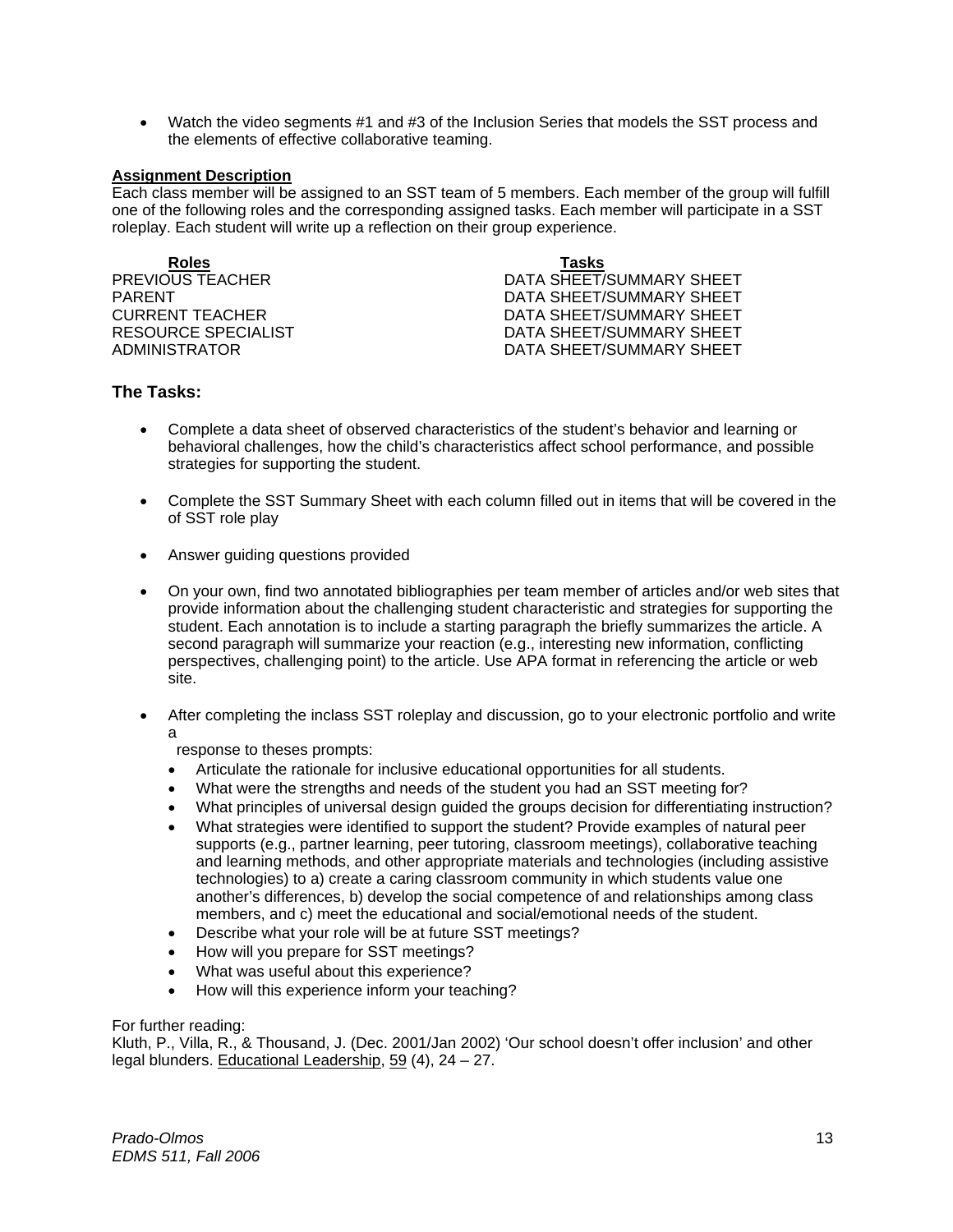# **SST Summary Form Community Community Form Community Party Date of Meeting**

**\_\_\_\_\_\_\_\_\_\_\_** 

| Teacher<br><u> 1980 - Jan Alexandri, manazar amerikan bashkar (</u> |       |  |             |  |   |  |
|---------------------------------------------------------------------|-------|--|-------------|--|---|--|
| Team                                                                |       |  |             |  |   |  |
|                                                                     |       |  |             |  |   |  |
| Primary Language_                                                   | Grade |  | DOB Parents |  | M |  |
|                                                                     |       |  |             |  |   |  |

| <b>STRENGTHS</b> | <b>CONCERNS</b> | <b>KNOWN</b><br><b>INFORMATION</b> | <b>KNOWN</b><br><b>MODIFICATION</b><br>$S (+/-)$ | <b>QUESTIONS</b> | <b>STRAT</b><br>EGIES/<br><b>BRAIN</b><br><b>STORM</b> | <b>ACTIONS</b> | WHO/<br>WHEN         |
|------------------|-----------------|------------------------------------|--------------------------------------------------|------------------|--------------------------------------------------------|----------------|----------------------|
|                  |                 |                                    |                                                  |                  |                                                        |                |                      |
|                  |                 |                                    |                                                  |                  |                                                        |                |                      |
|                  |                 |                                    |                                                  |                  |                                                        |                |                      |
|                  |                 |                                    |                                                  |                  |                                                        |                |                      |
|                  |                 |                                    |                                                  |                  |                                                        |                |                      |
|                  |                 |                                    |                                                  |                  |                                                        |                |                      |
|                  |                 |                                    |                                                  |                  |                                                        |                | Follow<br>Up<br>Date |
|                  |                 |                                    |                                                  |                  |                                                        |                |                      |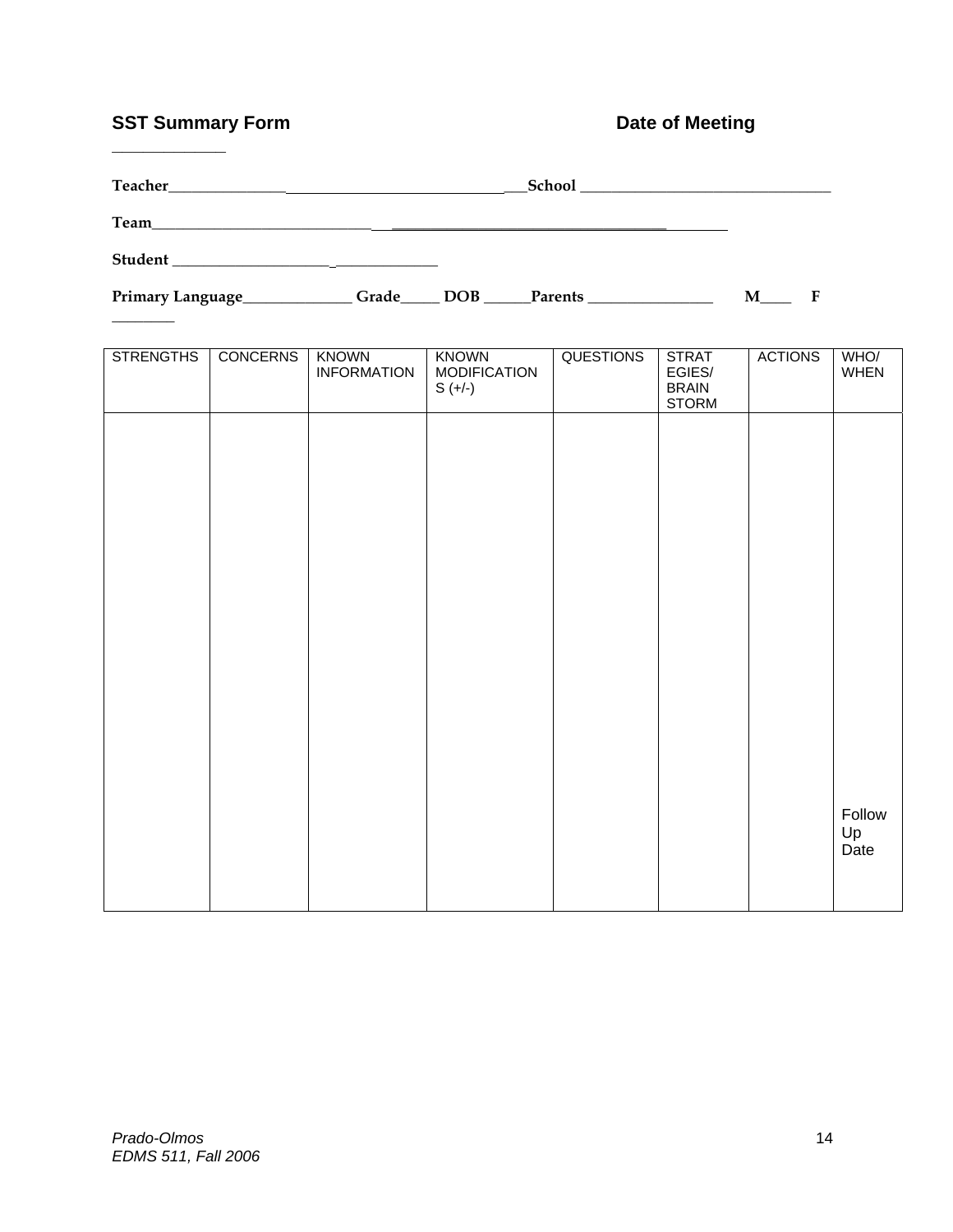# **Student Study Team (SST) Simulation Rubric for In class Activity**

(This will not be graded, but it can be a great tool to initiate class discussion of the success of the SST meeting.)

|                                                                                                                                 | <b>Developing</b>                                                                                  | <b>Approaches</b>                                                                                                                                  | <b>Meets Expectations</b>                                                                                                                                                                          |              |
|---------------------------------------------------------------------------------------------------------------------------------|----------------------------------------------------------------------------------------------------|----------------------------------------------------------------------------------------------------------------------------------------------------|----------------------------------------------------------------------------------------------------------------------------------------------------------------------------------------------------|--------------|
| <b>Element</b>                                                                                                                  | .5 points                                                                                          | <b>Expectations</b>                                                                                                                                | 2 points                                                                                                                                                                                           | <b>Total</b> |
|                                                                                                                                 |                                                                                                    | 1 point                                                                                                                                            |                                                                                                                                                                                                    |              |
| <b>Know School Families</b><br>(Student Data Sheet,<br><b>Intervention Plan and</b><br><b>Meeting Interactions)</b>             | No indication<br>that the<br>school took<br>the time to<br>know the<br>family and<br>their needs.  | Some of the needs of<br>the family were<br>understood, i.e. family<br>members, language,<br>literacy, family<br>dynamics.                          | There is a description of the<br>family (in Data Sheet) and the<br>family's needs are taken into<br>consideration in planning the<br>student's intervention plan.                                  |              |
| <b>Knows Student</b><br>(As Indicated on Student<br><b>Data Sheet, Intervention</b><br><b>Plan and Meeting</b><br>Interactions) | Some of the<br>student's<br>strengths,<br>needs,<br>language,<br>and culture<br>are<br>understood. | The student's<br>strengths, needs,<br>language, and culture<br>are understood and<br>addressed in plan.                                            | The student's strengths,<br>needs, language, and culture<br>are understood so well that the<br>team can incorporate the<br>child's life outside of school<br>into the plan.                        |              |
| Development of<br><b>Interventions</b>                                                                                          | The<br>intervention<br>plan is brief<br>and vague.                                                 | The intervention plan<br>demonstrates an<br>understanding of the<br>student's uniqueness<br>and addresses the<br>student's strengths<br>and needs. | The intervention plan<br>demonstrates an<br>understanding of student's<br>uniqueness and addresses the<br>student's strengths and needs<br>for cognitive, affective and<br>psychomotor objectives. |              |
| Implementation and<br><b>Monitoring Interventions</b>                                                                           | There is no<br>clear plan<br>how<br>interventions<br>will be<br>implemented<br>or monitored.       | There is a clear plan<br>for implementing and<br>monitoring<br>interventions.                                                                      | There is a clear plan for<br>implementing and monitoring<br>interventions. A plan is set to<br>communicate progress of<br>interventions to all school and<br>family members.                       |              |
| <b>Use of Resources</b>                                                                                                         | No resources<br>were<br>mentioned in<br>the<br>intervention<br>plan.                               | School resources were<br>identified in the<br>intervention plan.                                                                                   | School, community, and family<br>resources were considered<br>and identified in the<br>intervention plan.                                                                                          |              |
| <b>Continued</b><br>on next page                                                                                                |                                                                                                    |                                                                                                                                                    |                                                                                                                                                                                                    |              |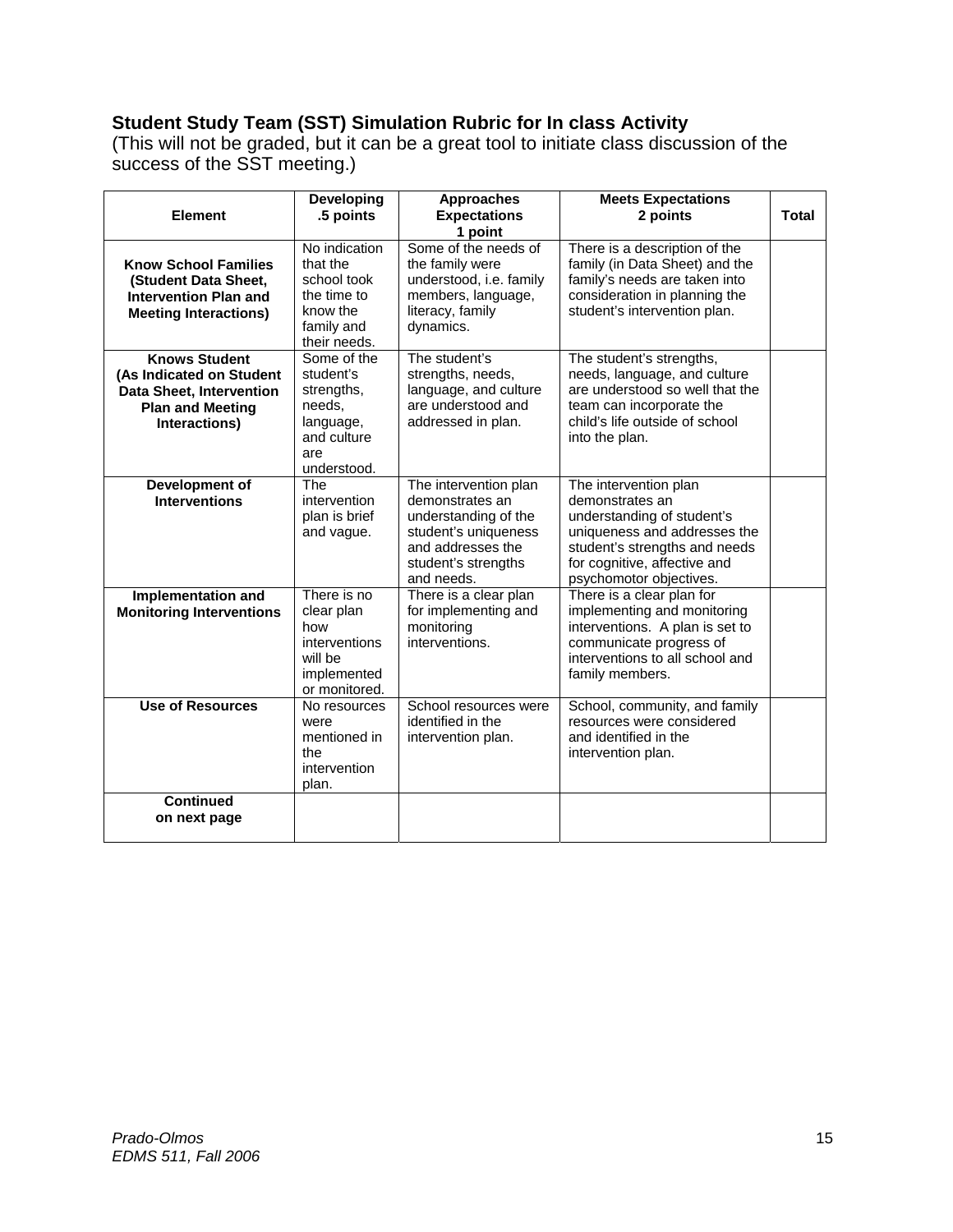| Element                                                                                                                                                                                                                                     | Developing<br>.5 points                                                                         | <b>Approaches</b><br><b>Expectations</b><br>1 point                                                    | <b>Meets Expectations</b><br>2 points                                                                                                                                                                                                                                      | Total |
|---------------------------------------------------------------------------------------------------------------------------------------------------------------------------------------------------------------------------------------------|-------------------------------------------------------------------------------------------------|--------------------------------------------------------------------------------------------------------|----------------------------------------------------------------------------------------------------------------------------------------------------------------------------------------------------------------------------------------------------------------------------|-------|
| <b>Role Representations</b>                                                                                                                                                                                                                 | Minimum of 5<br>SST roles<br>were<br>represented.                                               | More than 5 SST<br>roles were<br>represented and<br>modeled the<br>responsibilities of<br>each member. | More than 5 SST roles were<br>represented with a detailed<br>description of each member in<br>SST Binder addressing<br>relationship w/ student, unique<br>talents, background, interests,<br>and experiences that make this<br>individual an invaluable member<br>of team. |       |
| <b>Student Summary Sheet</b><br>& Meeting Interactions<br>1. Discuss student<br>strengths<br>2. Discuss areas of<br>concern<br>3. Discuss interventions<br>and plan for implementation<br>4. Solicit parent input<br>5. Plan follow-up mtg. | 75 % of SST<br>Summary<br>Sheet<br>completed &<br>4 or less<br><b>SST</b> steps<br>implemented. | 90% of SST<br><b>Summary Sheet</b><br>completed & all 5<br>steps implemented.                          | 100% of SST Summary Sheet<br>completed & all 5 steps<br>implemented.                                                                                                                                                                                                       |       |
| <b>SST Research</b><br>Annotated bibliographies<br>for each team member                                                                                                                                                                     | Completes 4<br>or less.                                                                         | Completes all 5.<br>Entries lack clear<br>connection to<br>student's disability                        | Completes all 5 with detail &<br>professionalism. Entries clearly<br>connect to student's disability                                                                                                                                                                       |       |
| Total                                                                                                                                                                                                                                       |                                                                                                 |                                                                                                        |                                                                                                                                                                                                                                                                            | 16    |

| <b>Element</b>    | Developing                  | <b>Approaches Expectations</b> | <b>Meets Expectations</b>  | <b>Total</b> |
|-------------------|-----------------------------|--------------------------------|----------------------------|--------------|
|                   | 1 point                     | 2 points                       | 4 points                   |              |
| <b>SST</b>        | <b>Briefly summarizes</b>   | Summarizes the assignment      | Summarizes the assignment  |              |
| <b>Summary</b>    | assignment and              | and responsibilities and       | and responsibilities and   |              |
| and               | responsibilities. Includes  | includes a superficial self-   | includes an in-depth self- |              |
| <b>Reflection</b> | little self-reflections and | reflection and few             | reflection and strong      |              |
|                   | makes no connections to     | connections to future          | connections to future      |              |
|                   | future practice             | practice                       | practice                   |              |
| <b>Total</b>      |                             |                                |                            |              |
|                   |                             |                                |                            |              |
|                   |                             |                                |                            |              |
|                   |                             |                                |                            | 4            |
|                   |                             |                                |                            |              |
| <b>GRAND</b>      |                             |                                |                            |              |
| <b>TOTAL</b>      |                             |                                |                            | 20           |
|                   |                             |                                |                            |              |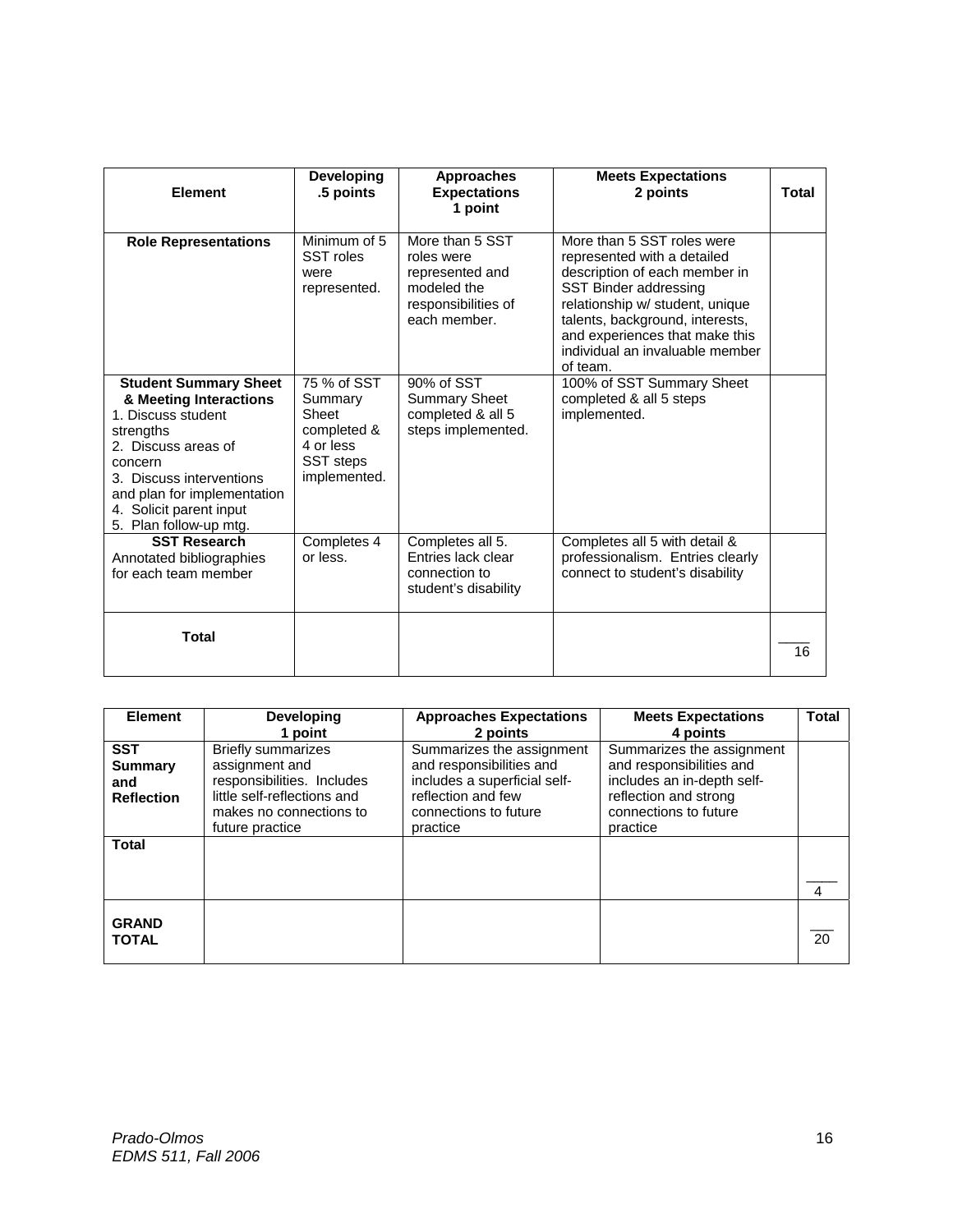**Learner Objectives:** Teacher candidates will be able to design a classroom management plan for students with diverse needs.

**Assessment:** Teacher candidates will write a classroom management plan that addresses all six levels of the discipline pyramid from prevention to individualized support plans. Teacher candidates will identify a minimum of three beliefs about teaching and learning and show how their beliefs are implemented in the strategies at each of the six different discipline levels. Students will be required to describe a minimum of 4 strategies at each pyramid level. 1-2 strategies at each level must cite a theory or discipline model.

**Preparation:** Before beginning assignment teacher candidates read the following resources and demonstrate the ability to complete the prerequisite skills.

| <b>Resources</b>  | Title and necessary information:                                             |
|-------------------|------------------------------------------------------------------------------|
| Textbook/chapters | Grant & Gillette - Ch. 3                                                     |
|                   |                                                                              |
|                   | Villa, Richard, & Thousand, Jacquelyn. (1995). Creating an inclusive school. |
|                   | Alexandria, VA: ASCD. Chapters To Be Assigned                                |
| Internet Site(s)  | Visit a website                                                              |
|                   |                                                                              |

Prerequisite skills:

- Teacher candidates are able to identify their beliefs about teaching and learning as related to student behavior.
- Teacher candidates are able to differentiate the six levels of of the discipline pyramid
- Teacher candidates are able to use information about students' readiness range (skills, reading, thinking & information), learning profiles, interests, talents, and culture to determine appropriate discipline approaches (Thousand, Villa & Nevine)
- Teacher candidates are able to identify strategies to meet the needs of
	- o Students learning English (including differentiation for Beginning, Intermediate, and Advanced levels)
	- o Student that are accelerated learners a<br>
	o Students that need special education su
	- Students that need special education support under IDEA &/or ADA as referred to by Choate (2000), Villa & Thousand (2002)

# **Task Guidelines**

1. Identify a minimum of three core beliefs you have about teaching and learning and how those impact your classroom management plan. Read 3 or more discipline theories/classroom management models from texts or websites

2. Do the following activities: .

- a. Observe a classroom teacher and identify what their educational beliefs are and how they implement those beliefs in their management approach.
- b. Interview a teacher about their educational beliefs and how they implement those beliefs in their classroom management plans.

3. Describe what management strategies you will use at each of the six levels of the discipline pyramid from prevention to individualized support plans. Make sure your action plan implements your beliefs.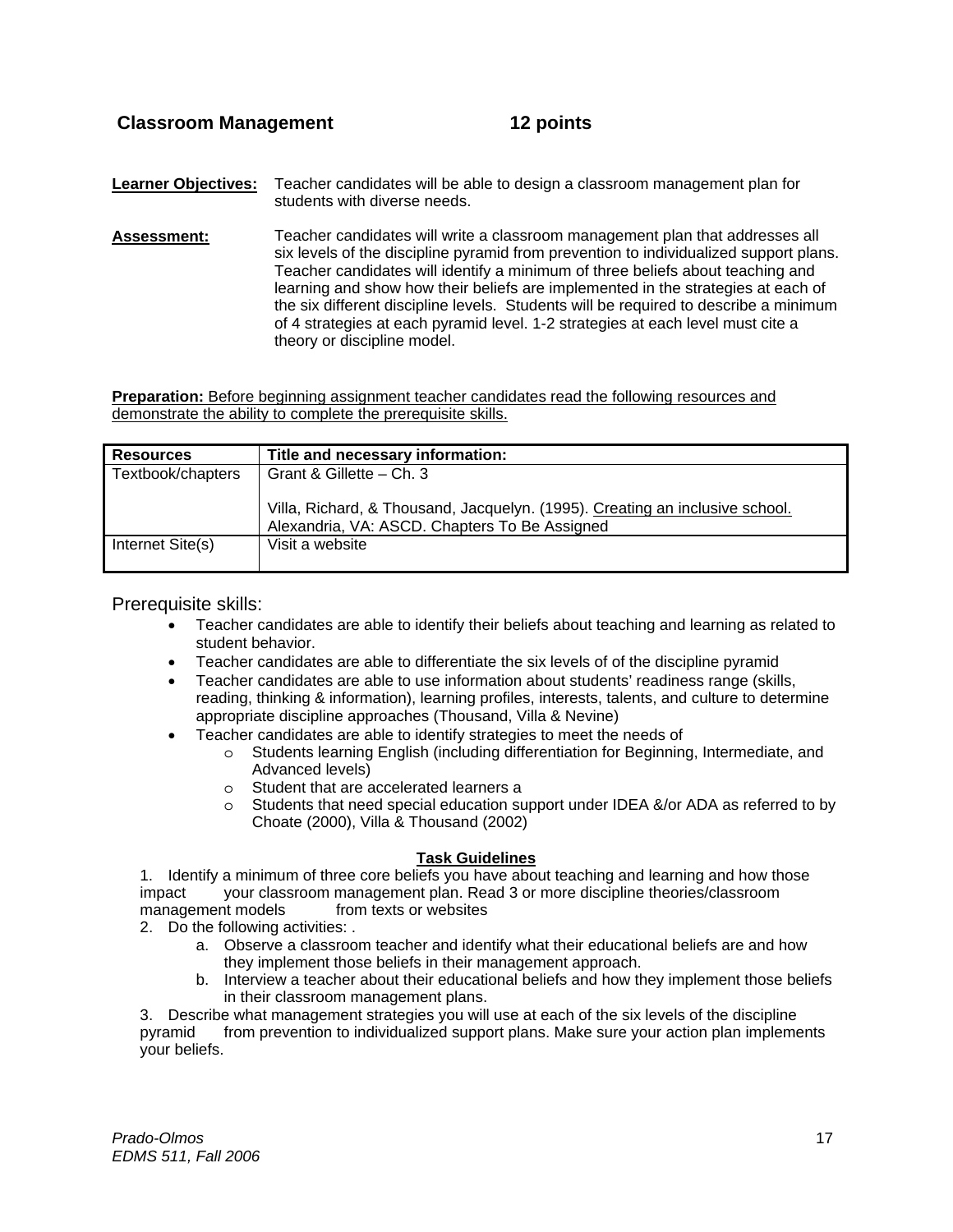# **Classroom Management Plan Rubric**

| Elements                                                                                | Approaching<br>Expectations<br>1 point                                      | <b>Meets</b><br>Expectations<br>3 points                                                                                                                              | Total<br>Points |
|-----------------------------------------------------------------------------------------|-----------------------------------------------------------------------------|-----------------------------------------------------------------------------------------------------------------------------------------------------------------------|-----------------|
| <b>Educational Beliefs</b>                                                              | Identify 1-2<br>beliefs.                                                    | Identify 3<br>educational<br>beliefs, describe<br>how they will be<br>implemented in<br>your classroom<br>management<br>plan, and use a<br>minimum of 2<br>citations. |                 |
| Define your<br>management plan                                                          | Describe 1-3<br>strategies for<br>classroom<br>management                   | Describe 4 or<br>more strategies<br>for classroom<br>management                                                                                                       |                 |
| Implementation of<br>educational beliefs                                                | Some of your<br>strategies are<br>linked to your<br>educational<br>beliefs. | Each strategy is<br>clearly linked to<br>one of your<br>educational<br>beliefs.                                                                                       |                 |
| Self-evaluation- Smith's<br>distinction between<br>Inner-Authority and<br>Inner Apology | <b>Reflection with</b><br>some description<br>and detail                    | <b>Reflection with</b><br>thoughtful<br>description and<br>comprehensive<br>detail                                                                                    |                 |
| <b>Total Points</b>                                                                     |                                                                             |                                                                                                                                                                       | /12             |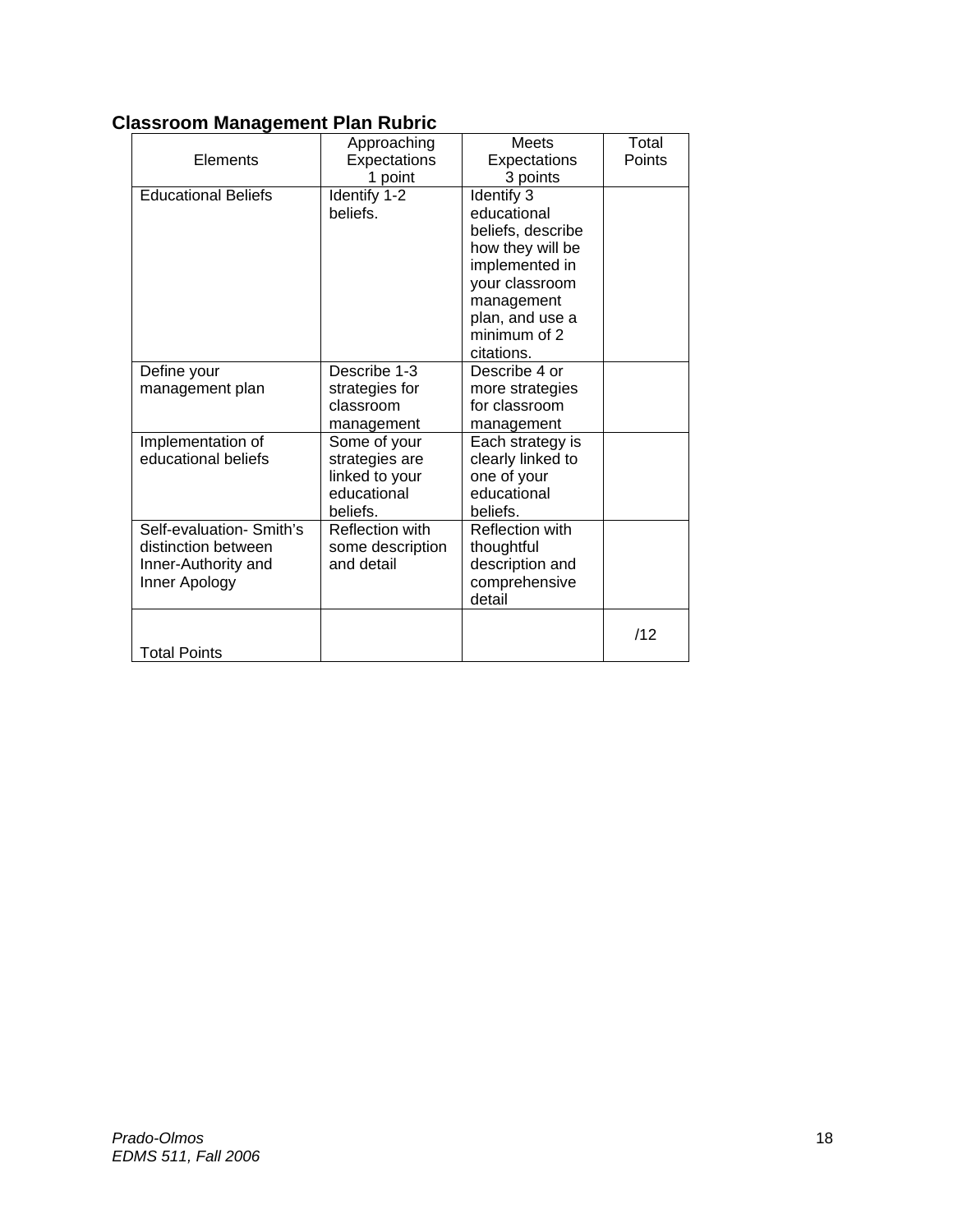# **Electronic Portfolio - TaskStream 10 points**

Learner Objectives: Knowledge and skill in creating an electronic portfolio.

**Assessment:** Teacher candidates apply what they have learned from the required assignments to the TPE's designated in a cogent, first person reflection in TaskStream.

> Teacher candidates will include all necessary components in their final submission of the electronic portfolio.

| Resource(s):     | Title and necessary information:                                                                                                                                                                               |
|------------------|----------------------------------------------------------------------------------------------------------------------------------------------------------------------------------------------------------------|
| Internet Site(s) | http://lynx.csusm.edu/coe/eportfolio/index.asp<br>This will take you to the CSUSM COE website where you can get help with how to<br>create your electronic portfolio and information on the required elements. |
|                  | http://www.taskstream.com<br>This is the TaskStream home page where you will register for Taskstream and<br>return to when working on your electronic portfolio.                                               |

# **Lesson Demonstration 10 Points**

**Learner Outcomes:** Develop as an instructor by preparing and organizing a lesson around a lesson you might teach or have taught in an elementary school classroom.

**Assessment:** Teaching activity including depth, analysis, and organization.

**Preparation-** Carefully select a lesson. Plan how to teach to your peers.

# **Process**

You are required to sign up to teach one lesson for one class session. You will also discuss an analysis of your teaching with your peers. **The whole activity should be no more than 15 minutes**. The activity should engage the class and allow us to examine the materials in a meaningful way. Select a lesson that you'd like to have feedback on. **You must provide a context and history to your lesson (i.e. Where was your placement, what were the students like, why did you teach this lesson). Provide a lesson plan to the class**. **In addition, you must write and present a reflective analysis of your teaching. Respond to the following:**

- Did you teach the lesson as planned? If not, what changes did you make to the lesson and why?
- How appropriate were your time allocations for the students, the content, and the planned instructional strategies and student activities?
- To what extent did the class/group as a whole achieve the academic learning goals of the lesson?
- How well did the lesson connect with the students' background and developmental information?
- In what ways did the environment in the classroom, including climate, rapport, routines, and procedures, contribute to student learning?
- In what ways was your lesson effective and what might you do differently to improve the lesson?

# **A lesson plan and 1-2 page reflection will be turned into the instructor.**

*Prado-Olmos* 19 *EDMS 511, Fall 2006*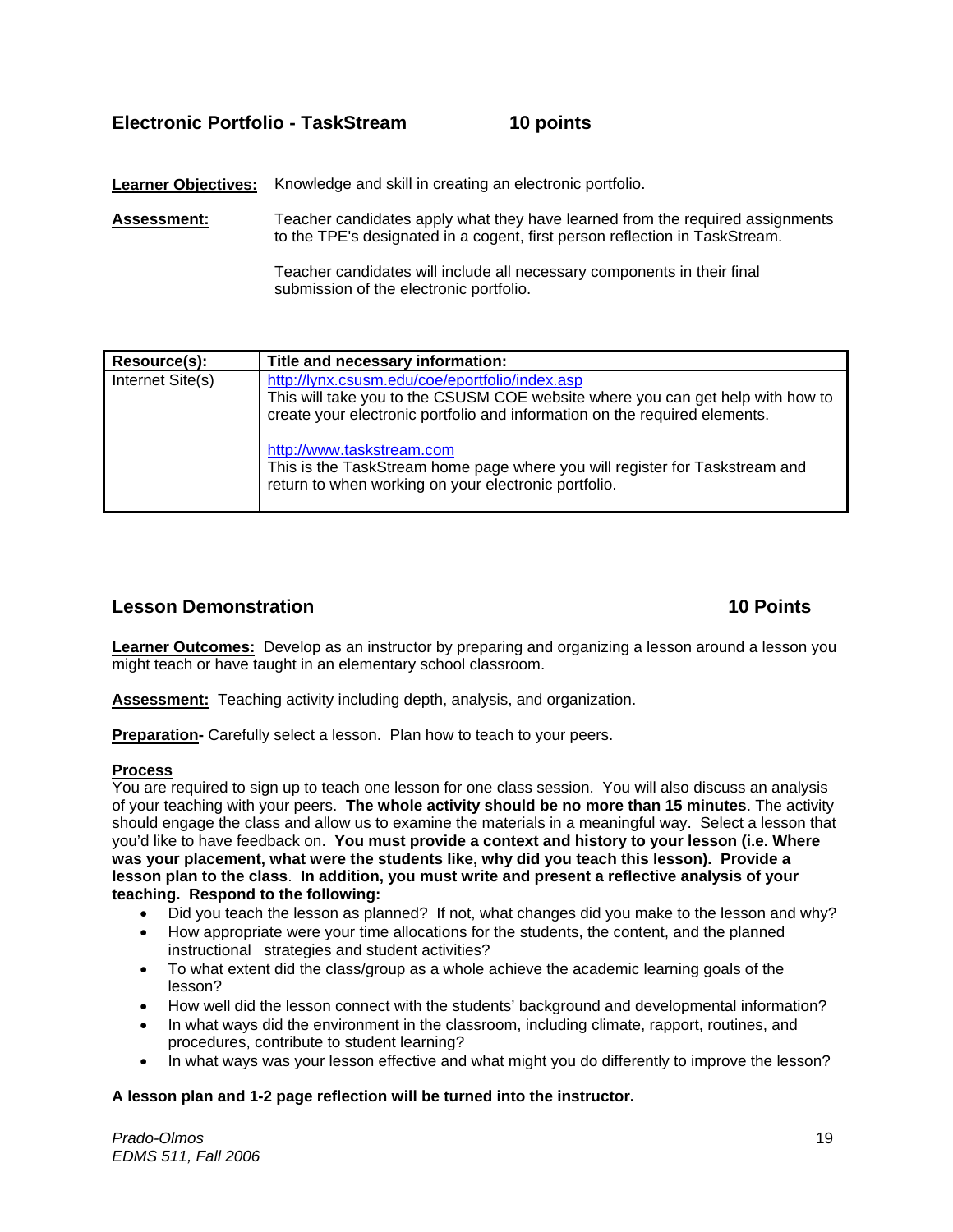# **Differentiated Lesson Plan Graphic Organizer**

# **Students with Special Needs**

| Differentiation Strategy: What will teacher do to<br>meet the students needs | Assessment: What will the student do to<br>display learning with specific differentiation. |
|------------------------------------------------------------------------------|--------------------------------------------------------------------------------------------|
|                                                                              |                                                                                            |
|                                                                              | How will you assess students learning? What                                                |
|                                                                              | criteria will you use?                                                                     |
| <b>Content Differentiation</b>                                               |                                                                                            |
|                                                                              |                                                                                            |
|                                                                              |                                                                                            |
|                                                                              |                                                                                            |
| <b>Process Differentiation</b>                                               |                                                                                            |
|                                                                              |                                                                                            |
|                                                                              |                                                                                            |
|                                                                              |                                                                                            |
|                                                                              |                                                                                            |
| <b>Product Differentiation</b>                                               |                                                                                            |
|                                                                              |                                                                                            |
|                                                                              |                                                                                            |
|                                                                              |                                                                                            |
|                                                                              |                                                                                            |

# **Students that are Accelerated Learners**

| Differentiation Strategy: What will teacher do to<br>meet the students needs | Assessment: What will the student do to<br>display learning with specific differentiation.<br>How will you assess students learning? What<br>criteria will you use? |
|------------------------------------------------------------------------------|---------------------------------------------------------------------------------------------------------------------------------------------------------------------|
| <b>Content Differentiation</b>                                               |                                                                                                                                                                     |
| <b>Process Differentiation</b>                                               |                                                                                                                                                                     |
| <b>Product Differentiation</b>                                               |                                                                                                                                                                     |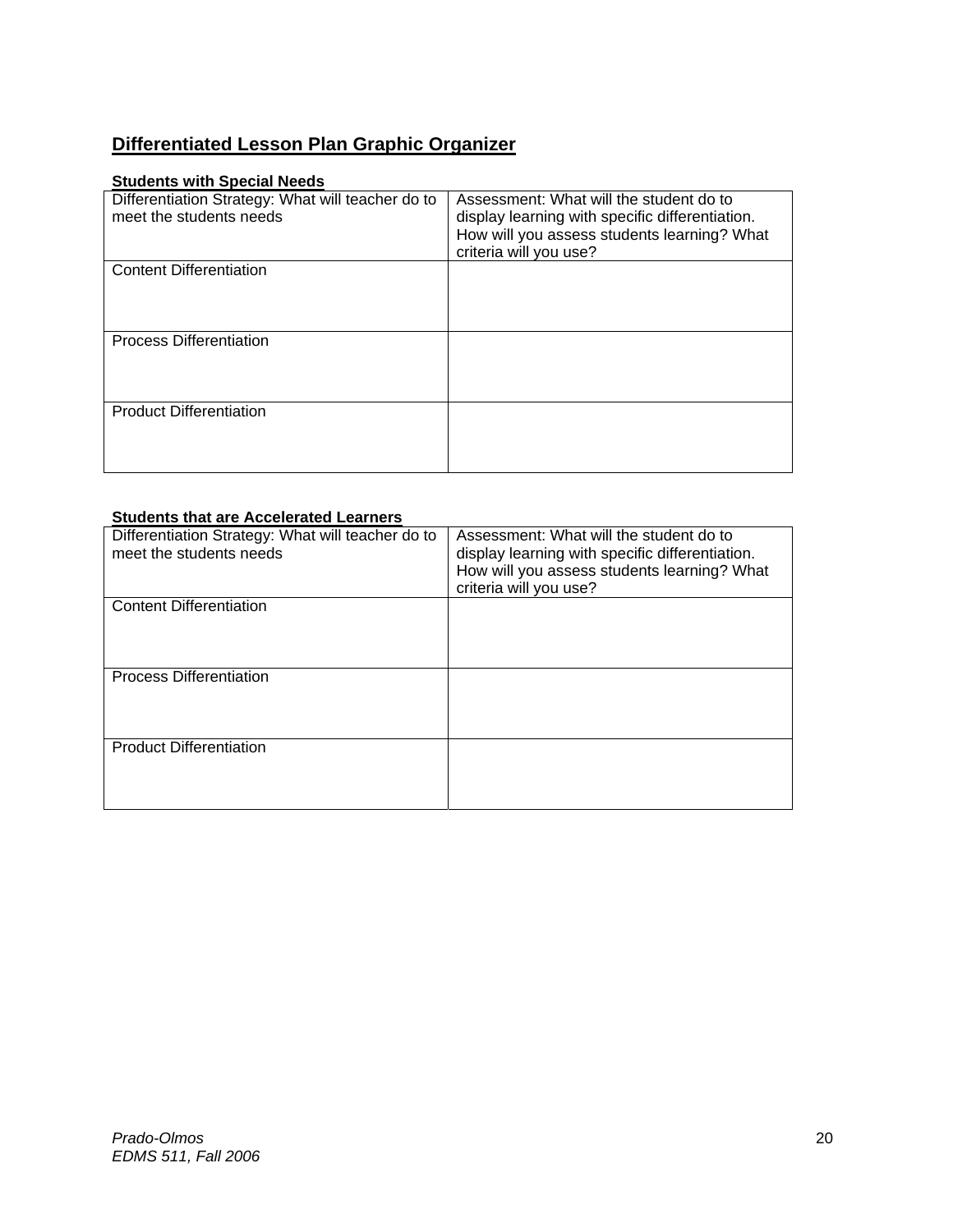# **Students Learning English - Beginning Level**

| $\sim$ = $\sim$ , = ,  = , , =                    |                                                 |
|---------------------------------------------------|-------------------------------------------------|
| Differentiation Strategy: What will teacher do to | Assessment: What will the student do to         |
| meet the students needs                           | display learning with specific differentiation. |
|                                                   | How will you assess students learning? What     |
|                                                   |                                                 |
|                                                   | criteria will you use?                          |
| <b>Content Differentiation</b>                    |                                                 |
|                                                   |                                                 |
|                                                   |                                                 |
|                                                   |                                                 |
|                                                   |                                                 |
| <b>Process Differentiation</b>                    |                                                 |
|                                                   |                                                 |
|                                                   |                                                 |
|                                                   |                                                 |
|                                                   |                                                 |
| <b>Product Differentiation</b>                    |                                                 |
|                                                   |                                                 |
|                                                   |                                                 |
|                                                   |                                                 |
|                                                   |                                                 |
|                                                   |                                                 |

# **Students Learning English – Intermediate Level**

| Differentiation Strategy: What will teacher do to<br>meet the students needs | Assessment: What will the student do to<br>display learning with specific differentiation.<br>How will you assess students learning? What<br>criteria will you use? |
|------------------------------------------------------------------------------|---------------------------------------------------------------------------------------------------------------------------------------------------------------------|
| <b>Content Differentiation</b>                                               |                                                                                                                                                                     |
| <b>Process Differentiation</b>                                               |                                                                                                                                                                     |
| <b>Product Differentiation</b>                                               |                                                                                                                                                                     |

# **Students Learning English – Advanced Level**

| Differentiation Strategy: What will the teacher<br>do to meet the students' needs? | Assessment: What will the student do to<br>display learning with specific differentiation.<br>How will you assess students learning? What<br>criteria will you use? |
|------------------------------------------------------------------------------------|---------------------------------------------------------------------------------------------------------------------------------------------------------------------|
| <b>Content Differentiation</b>                                                     |                                                                                                                                                                     |
| <b>Process Differentiation</b>                                                     |                                                                                                                                                                     |
| <b>Product Differentiation</b>                                                     |                                                                                                                                                                     |

# **Universal Backwards Lesson Design**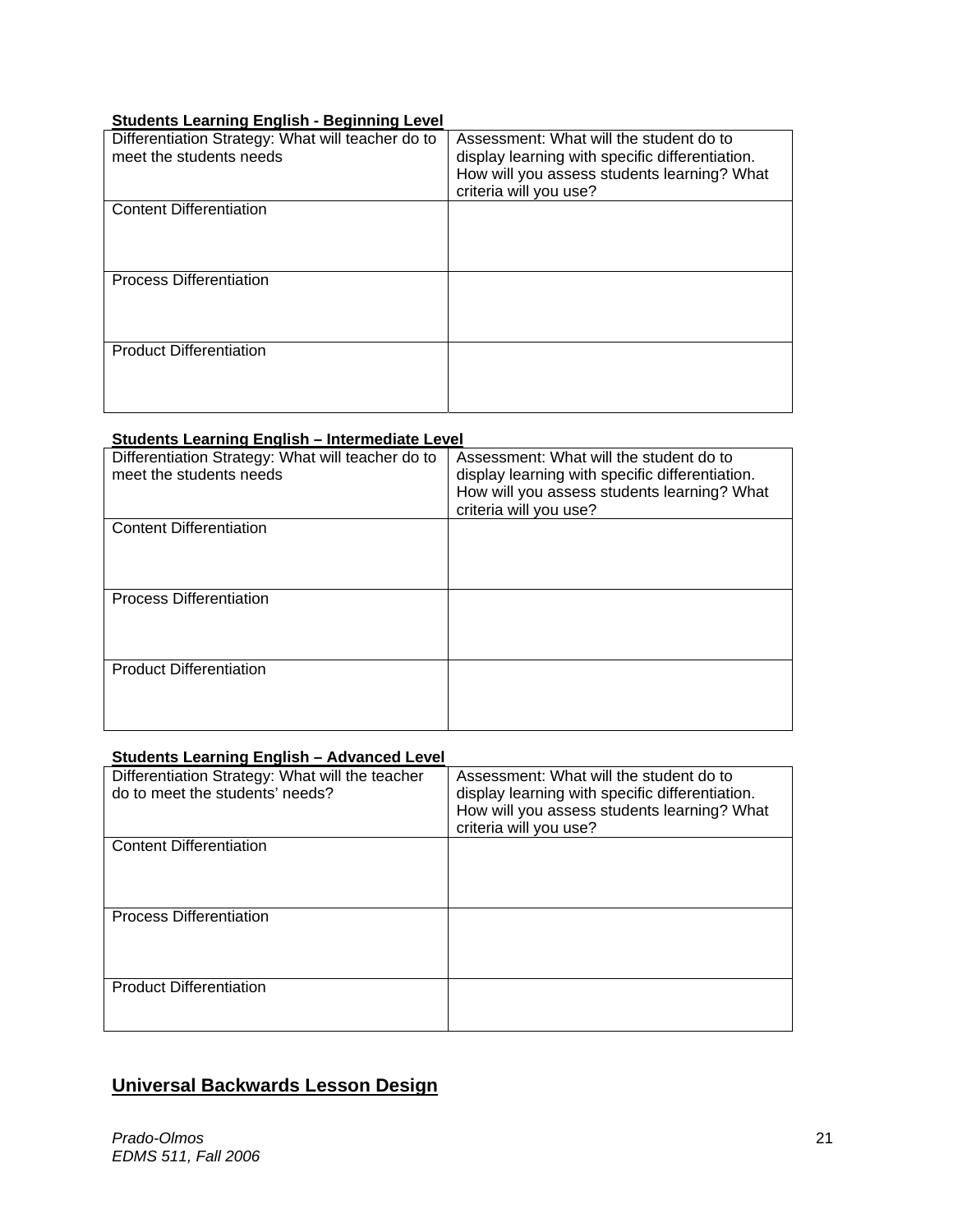|                                    | WHAT?                                                                                                                                                                                                                                                                                                                                                                                                                                                                                                                                                                                                                                                                                               |
|------------------------------------|-----------------------------------------------------------------------------------------------------------------------------------------------------------------------------------------------------------------------------------------------------------------------------------------------------------------------------------------------------------------------------------------------------------------------------------------------------------------------------------------------------------------------------------------------------------------------------------------------------------------------------------------------------------------------------------------------------|
| <b>BEFORE</b><br><b>LESSON</b>     | Facts about the learner<br>Content/Context<br>Product/Assessment<br>Management/Discipline considerations<br>$\bullet$                                                                                                                                                                                                                                                                                                                                                                                                                                                                                                                                                                               |
|                                    | I<br>N<br>T<br>Anticipatory set<br>O                                                                                                                                                                                                                                                                                                                                                                                                                                                                                                                                                                                                                                                                |
| <b>DURIN</b><br>G<br><b>LESSON</b> | Teacher Input<br>o Direct Instruction<br>Modeling<br>O<br>Exemplars/Non-Exemplars<br>Demonstration<br>T<br>H<br><b>Guided Practice/Progress Modeling</b><br>$\mathbb{R}$<br>Scaffolds and Supports<br>$\circ$<br>O<br>Monitor and Adjust, if needed<br>O<br>U<br>Check for understanding<br>$\circ$<br>G<br>H<br><b>Independent Practice/Formative Assessment</b><br>٠<br>Benchmark Criteria for Assessment<br>$\Omega$<br>Closure/Summative Assessment<br>Students summarize learning<br>$\circ$<br>Check that objectives were met<br>O<br>B<br>Transfer<br>Ε<br><b>Extension Activities</b><br>$\Omega$<br>Y<br>Research Projects<br>Home Fun<br>O<br>п<br>N<br><b>Enrichment Activities</b><br>D |
| <b>AFTER</b><br><b>LESSON</b>      | Reflection<br>Successes to repeat<br>$\circ$<br>Revisions to make<br>$\circ$                                                                                                                                                                                                                                                                                                                                                                                                                                                                                                                                                                                                                        |